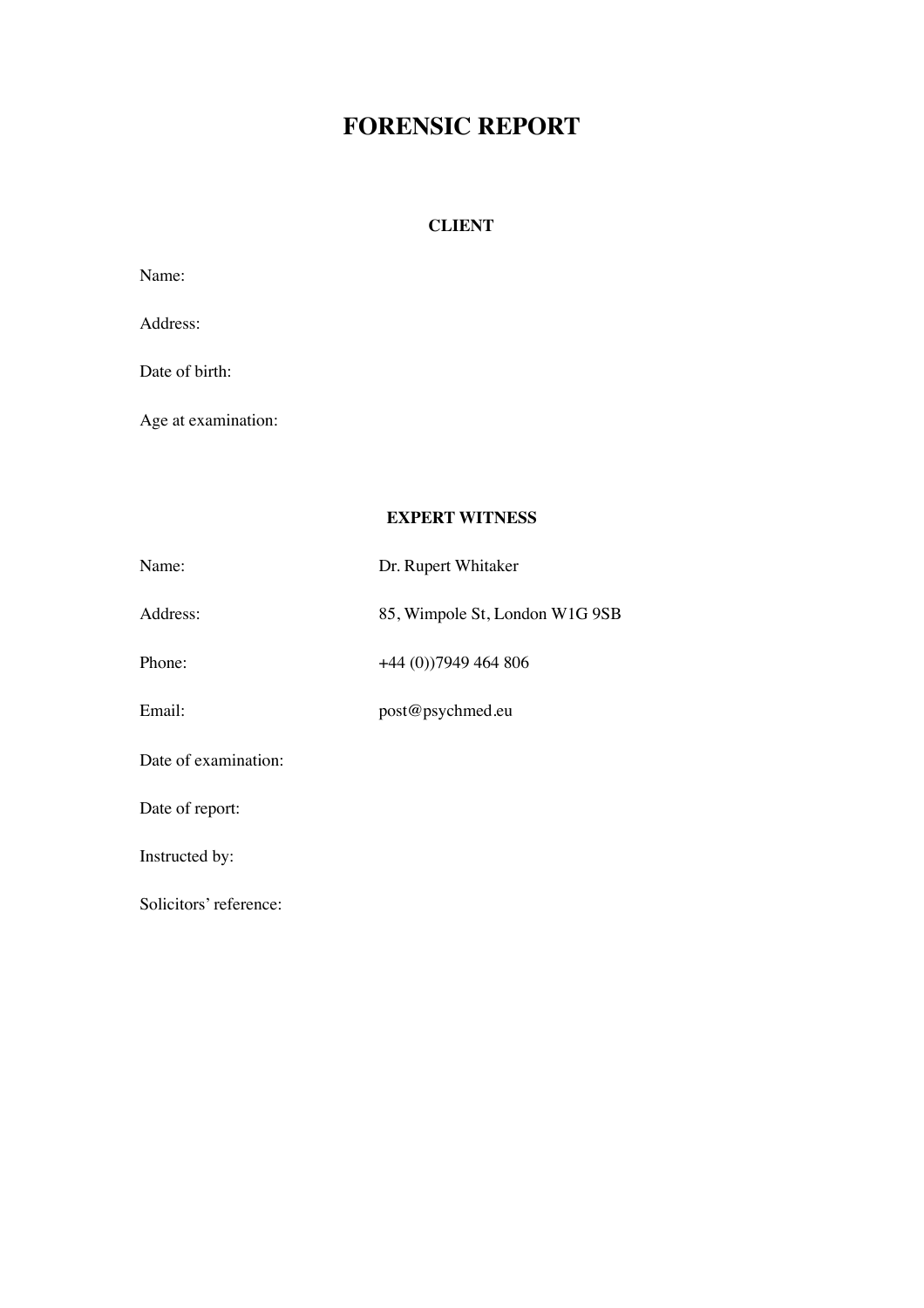# **TABLE OF CONTENTS [original pagination]**

| 1. Front-page               | p. 1      |
|-----------------------------|-----------|
| 2. Table of Contents        | p.2       |
| 3. Expert's Résumé          | pp. 3-4   |
| 4. Introduction             | pp. 5     |
| 5. Summary Opinion          | p. 6      |
| 6. Assessment               | p. 7      |
| 7. Findings                 | pp. 8-19  |
| 7.1. Cognition              | pp. 8-10  |
| 7.2. Emotion                | pp. 11-12 |
| 7.3. Differential diagnosis | pp. 12-17 |
| 7.4. Causation              | pp. 17-21 |
| 8. Treatment                | pp. 22-24 |
| 9. Additional Report        | p. 24     |
| 10. Ability to work         | p. 24     |
| 11. Service-requirements    | p. 24     |
| 12. Appendix: Psychometrics | pp. 25-27 |
| 13. References              | pp. 28-29 |
| 14. Declaration             | p. 30     |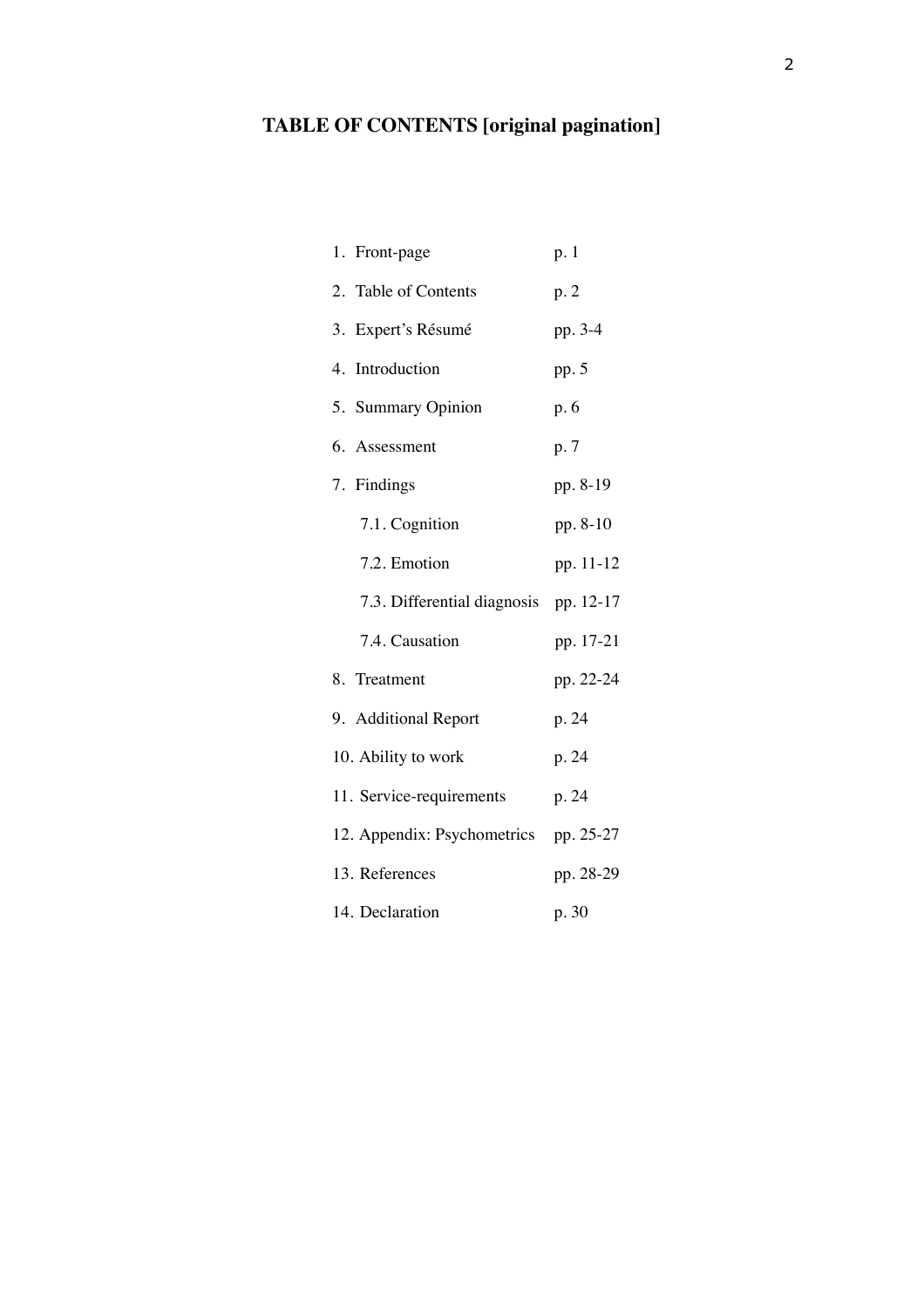## **EXPERT'S RESUME**

## **INTRODUCTION**

 **——————**

- 1. This medical report is based on my examination of Mr. \* at 85 Wimpole St., London W1G 9RJ and the following evidence:
	- 1.1. Medical records from Generalist Physician (GP), in 4 parts; updated records in 3 parts; from [date] to [date] in 2 parts
	- 1.2. Medical records from [Hospital name] B1 to B833, of various dates
	- 1.3. A medical report from Dr. X, dated [date]
	- 1.4. Four medical reports from Professor P, dated [date], [date], [date], and [date]
	- 1.5. Two medical reports from Professor J, dated [date] and [date]
	- 1.6. Medical records from [Hospital name], [date]
	- 1.7. The witness-statement of Mr. \*, dated [date]
	- 1.8. [Hospital name] Records, in 4 parts, of various dates
	- 1.9. Two witness-statements of Mr. Y, dated [date] and [date]
	- 1.10. Two medical reports from Dr. T dated [date] and [date]
- 2. All opinion below is elaborated as to reasoning and to the evidence that supports it. All published evidence is from books produced by creditable publishers or from peer-reviewed journals of adequate or greater quality, written by clinicians at minimum but preferably by clinicians with scientific qualifications at the doctoral level, particularly for technical and scientific research applied to medicine.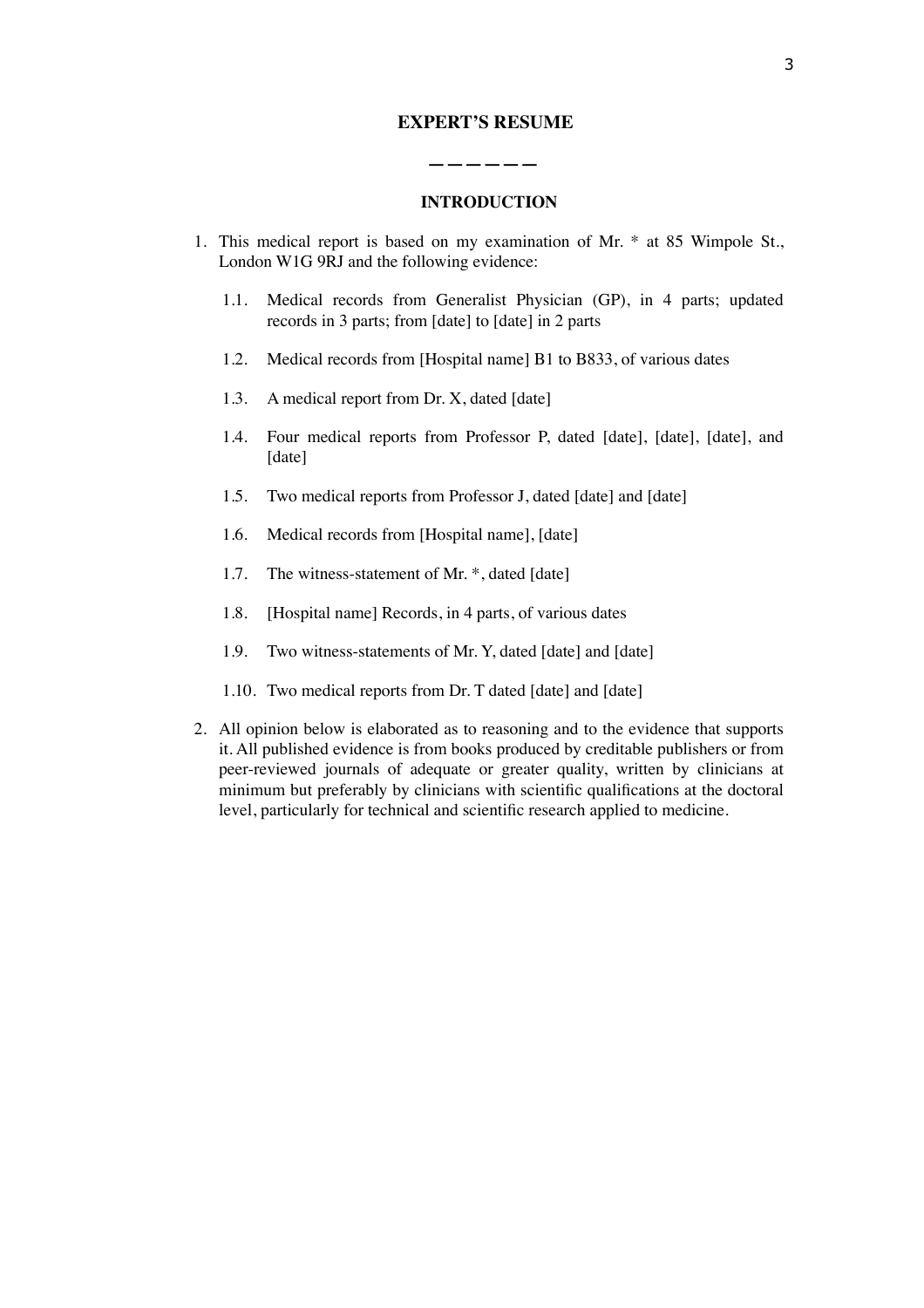#### **SUMMARY OPINION**

- 3. In addition to Complex Regional Pain Syndrome affecting the left foot, Mr. \* has Wernicke-Korsakoff Syndrome (WKS), a major neurocognitive disorder. This disorder is irreversible. Evidence for alternative diagnoses of vascular dementia (including strategic-infarct dementia and subcortical or Binswanger's dementia), inflammatory and autoimmune encephalopathies, and toxic encephalopathy due to poisoning was assessed and found to be inadequate to explain the symptoms and their timeline.
- 4. WKS is a consequence of the treatment of the crush-injury to his left foot with narcotic analgesics, in tandem with digestive-tract disease and depression, which caused malnutrition. Malnutrition resulted in a thiamine-deficiency, which was causative of the Wernicke-Korsakoff Syndrome.
- 5. Mr. \*'s cognition is impaired across a broad range of functions. His primary problems are a severe anterograde amnesia, a partial retrograde amnesia, and fluctuating but severe problems with orientation. He has moderate problems with executive functions, primarily with adjusting to task-demands, behavioural and problem-solving flexibility, emotional self-management, foresight and monitoring his social behaviour, planning, organising, and initiating activity (including problem-solving), and sustaining working-memory. There are no noteworthy problems with impulsiveness, nor with organising his environment and materials. Also, Mr. \* seems to have good awareness of his problems at times but poor insight at other times. Other problems include a minor and very specific paraphasia (an impaired ability to use language properly) and problems with visuospatial processing.
- 6. Mr. \* also suffers from a Major Depressive Disorder of moderate-to-severe intensity with significant risk of suicide. This is as a result of the crush-injury's effects on his life as well as the effects of his neurocognitive disorder. His depression does not account for his cognitive deficits.
- 7. Recommended treatment involved multidisciplinary approaches in a residential rehabilitative unit that provides comprehensive and high-quality rehabilitation, integrating cognitive therapy, group-based psychotherapy with family-carers, occupational therapy, medical hypnotherapy, acupuncture, neurofeedback and/or fMRI-based neuromodulation, and pharmacotherapy. This will need to be privately funded due to the restricted scope of services available on the NHS.
- 8. Mr. \* is permanently disabled from his condition and unable to work in the future.
- 9. He requires day-to-day care and attendance with personal needs and tasks as a result of the injuries, which is medically justified in the report below. These needs may reduce somewhat with successful treatment but he is highly unlikely to become independent to any meaningful extent due to the nature of his neurocognitive disorder. The success of support-services provided to him will depend on their integration with the outputs of his rehabilitative treatment.
- 10. A report as to costings and availability should be obtained from a rehabilitative case-manager, most likely a consultant nurse, as this lies outside my area of expertise.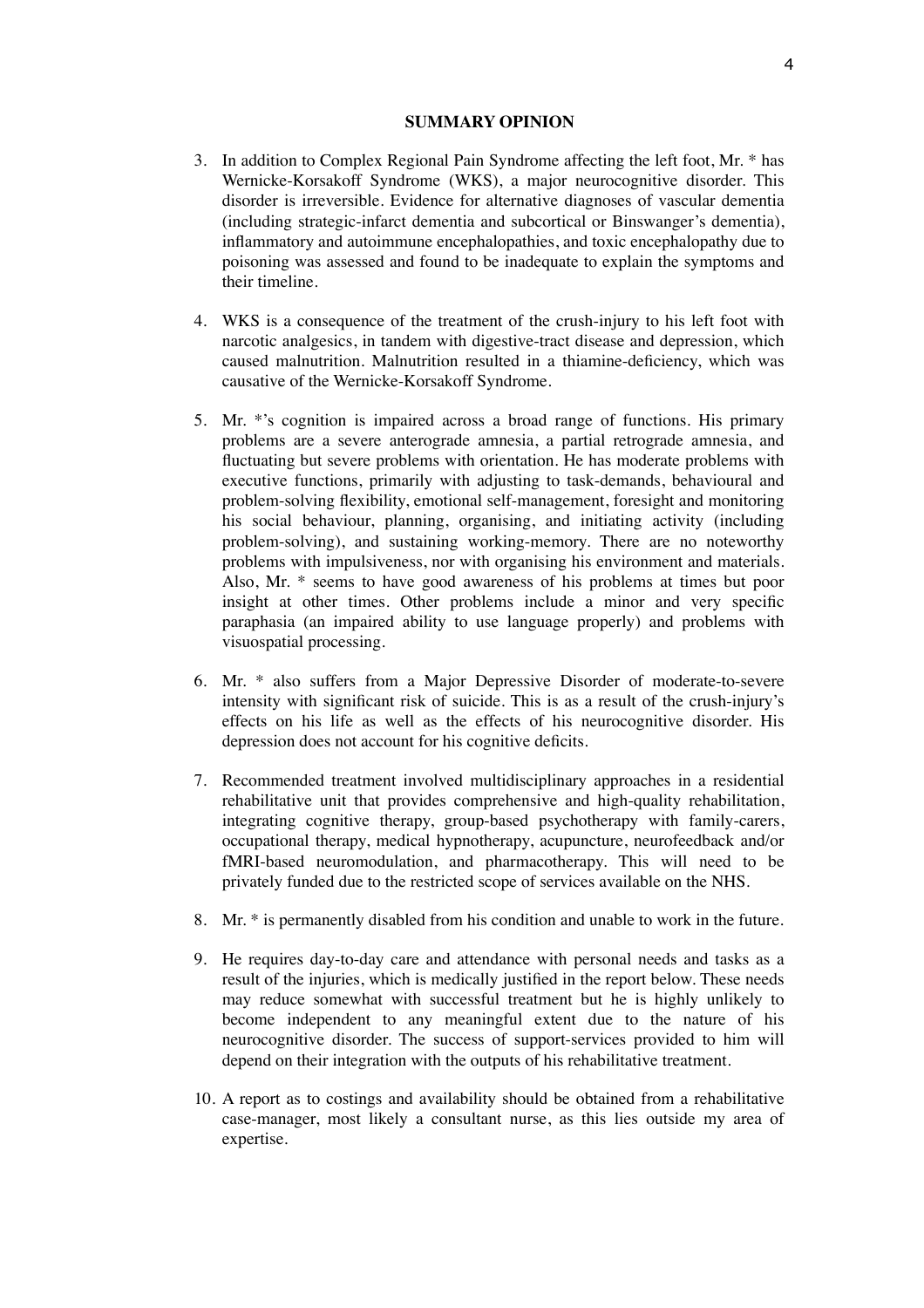#### **ASSESSMENT**

- 11. I assessed Mr. \*'s mental status in reference to the instructions received.
- 12. I assessed Mr. \*'s cognitive function using the Neuropsychological Assessment Battery (Stern and White, 2001). Please see the Appendix for more specific information. The application and interpretation of the cognitive tests were modified to a minor degree to account for visual problems. Mr. Y, Mr. \*'s husband, had not brought the latter's glasses but had brought a magnifying glass instead.
- 13. I also sent the Behavior Rating Inventory of Executive Function, Adult version (BRIEF-A) by email to Mr. Y using an online assessment-system provided by Psychological Assessment-Resources Inc. The BRIEF-A is a standardised measure of an adult's executive functions or self-regulation in his or his everyday environment. Both a self-report and an informant report are used; Mr. Y had Mr. \* fill in the self-report and filled in the informant-report himself.
- 14. I also sent the Personality Assessment Inventory (PAI) of Morey (1991; see Appendix), to screen for problems with mood, personality-disorders, psychoses, *et sim*.
- 15. Findings were evaluated against the diagnostic criteria of the:
	- 15.1. World Health Organization's International Classification of Diseases and Related Health Problems (ICD-10), Chapter V (Mental and Behavioural Disorders)
	- 15.2. American Psychiatric Association's Diagnostic and Statistical Manual 5 (DSM-5)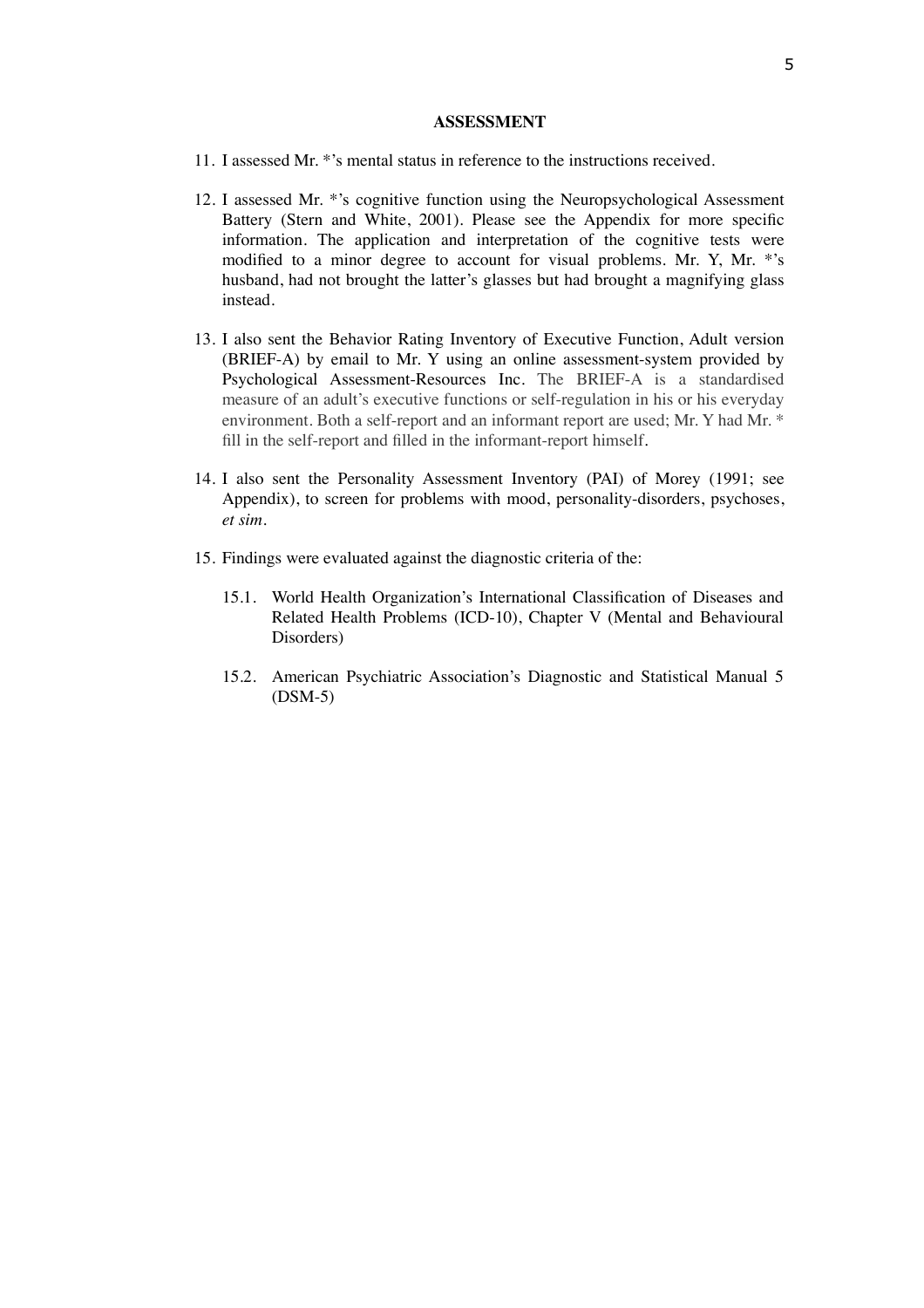#### **FINDINGS**

16. I was careful to look at any inconsistencies in the interview, records, and the psychometric findings. No notable inconsistencies were found.

#### 17. **Cognition**:

- 17.1. I screened for function related to Attention, Executive Function, Spatial Function, Language, and Memory, and also used the in-depth modules for assessing the last three in particular. Both Attention and Executive Function were considered to be sufficiently impaired as to not be worth assessing using the in-depth module. However, The Screening Module's assessment of Executive Functions was affected by visual problems; consequently, a second assessment was done using a different method in the BRIEF-A, as described above.
- 17.2. **Attention**: Mr. \*'s Attention was shown to be moderately impaired overall, primarily due to problems with vision and working memory. However, his awareness of his self in relation to his environment was severely impaired. This indicates a significantly increased risk in selfmanagement.
	- 17.2.1. Technical specifics: Mr. \* had above-average selective attention and concentration but moderate-to-severe impairments in efficiency. His auditory attentional capacity was observed to be normal; working memory for orally presented information was impaired; his divided attention and information-processing speed seemed to be normal but affected by visual issues.
- 17.3. **Language**: Mr. \* has a specific language-problem (a paraphasia); this particular paraphasia is unlikely to affect his function day-to-day. However, the language-associated daily-living task was also mildly-tomoderately impaired, but primarily due to problems with memory, attention, and executive function. This suggests a reduced ability to selfmanage in tasks using these functions.
	- 17.3.1. Technical specifics: screening for language-function showed mildto-moderate impairment in language in the presence of intact comprehension. His speech output and fluency are above average and auditory language-comprehension is average. Visual confrontation-naming and word-finding is mildly-to-moderately impaired, and his reading comprehension is moderately impaired.
	- 17.3.2. A word-generation test was marked by fluent and perseverative phonemic but non-semantic verbal paraphasias, indicating a dysfunction specifically related to the head of the caudate nucleus; however, this type of language-problem is associated typically with the head of the *left* caudate nucleus (in which there is no evidence of infarct on MRI) and/or in the posterior temporal region (Lewis, 2000).
	- 17.3.3. His moderate impairment in reading-comprehension is insufficient to suggest problems with the angular gyrus in the left parietal lobe currently, however perseverations suggest left frontal systems'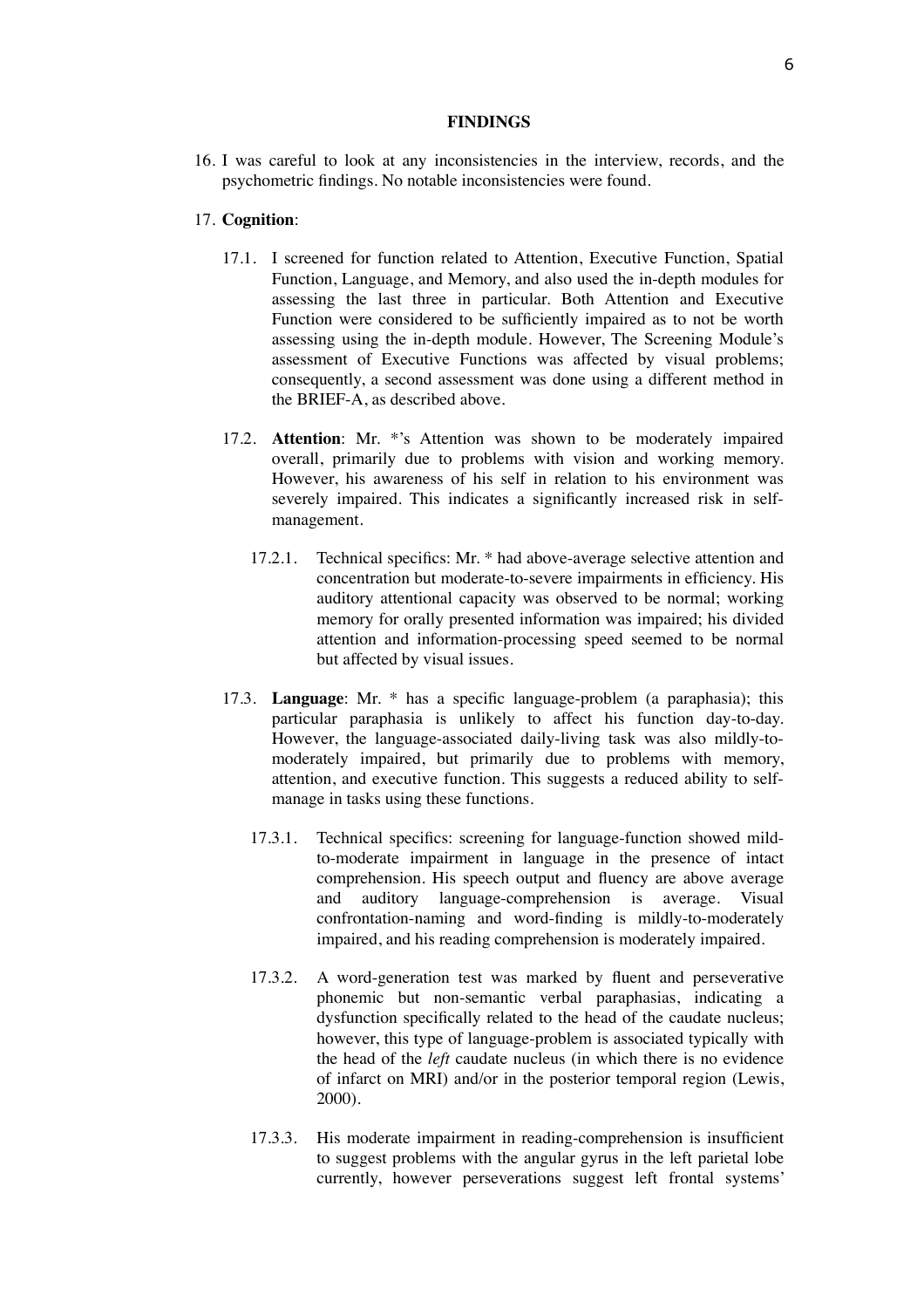involvement, while intrusions of new words suggest a combination of frontal-lobe systems' impairment and left mesial temporal lobe dysfunction.

- 17.3.4. These findings suggest specific injury to the left frontal lobe, left temporal lobe, as well as the basal ganglia.
- 17.4. **Spatial Functions**: Mr. \* has some mild-to-moderate impairments in his visuo-spatial cognition that also affect his ability to self-manage on a daily basis, including finding his way to and from locations.
	- 17.4.1. Technical specifics: he shows mild-to-moderate impairment in visual discrimination and design-construction, with average figuredrawing organisation and fragmentation on copying but mild-tomoderate impairment on immediate recall, moderate impairment on immediate recall and severe impairment in retention. He also shows below-average map-reading, including severe mis-estimation of distance. He also showed asymmetrical drawing in both copying and immediate recall, and some minor impulsivity.
	- 17.4.2. This suggests that his left and right parietal lobes are mostly intact, though affected by frontal lobe dysfunctions and also visual function. A lack of identifiable problems with fragmentation in copying show that right frontal-lobe functions may be less affected than those of the left.
	- 17.4.3. Again, the particular areas suggest injury primarily to the left frontal lobe.
- 17.5. **Memory**: Mr. \* showed impairments in all aspects of memory assessed, including working-memory. Recall consistently showed severe impairment. This indicates an inability to form significant new memories and constitutes an anterograde amnesia. This implies a significant risk to self-management on a daily basis.
	- 17.5.1. Technical specifics: Immediate recall of word-lists showed mild-tomoderate impairment, whereas delayed recall showed severe impairment. Shape-learning showed mild-to-moderate impairment overall, with performance affected by his lack of glasses. Storylearning showed mild impairment in learning of both phrases and themes at short-term but severe impairment in learning both phraseunits and thematic units with delayed recall. Daily Living Memory test showed mild impairment on immediate recall but severe impairment on delayed recall.
	- 17.5.2. Visual recognition is somewhat less impaired than visual recall, despite the effects of not having glasses; verbal learning is severely impaired.
	- 17.5.3. The nature of the impairments in list-learning show sensitivity to retroactive interference, rather than encoding or forgetting, and which is often associated with frontal systems dysfunction. However, the visual/non-verbal learning system is also impaired, indicating that the right mesial temporal lobe is also affected.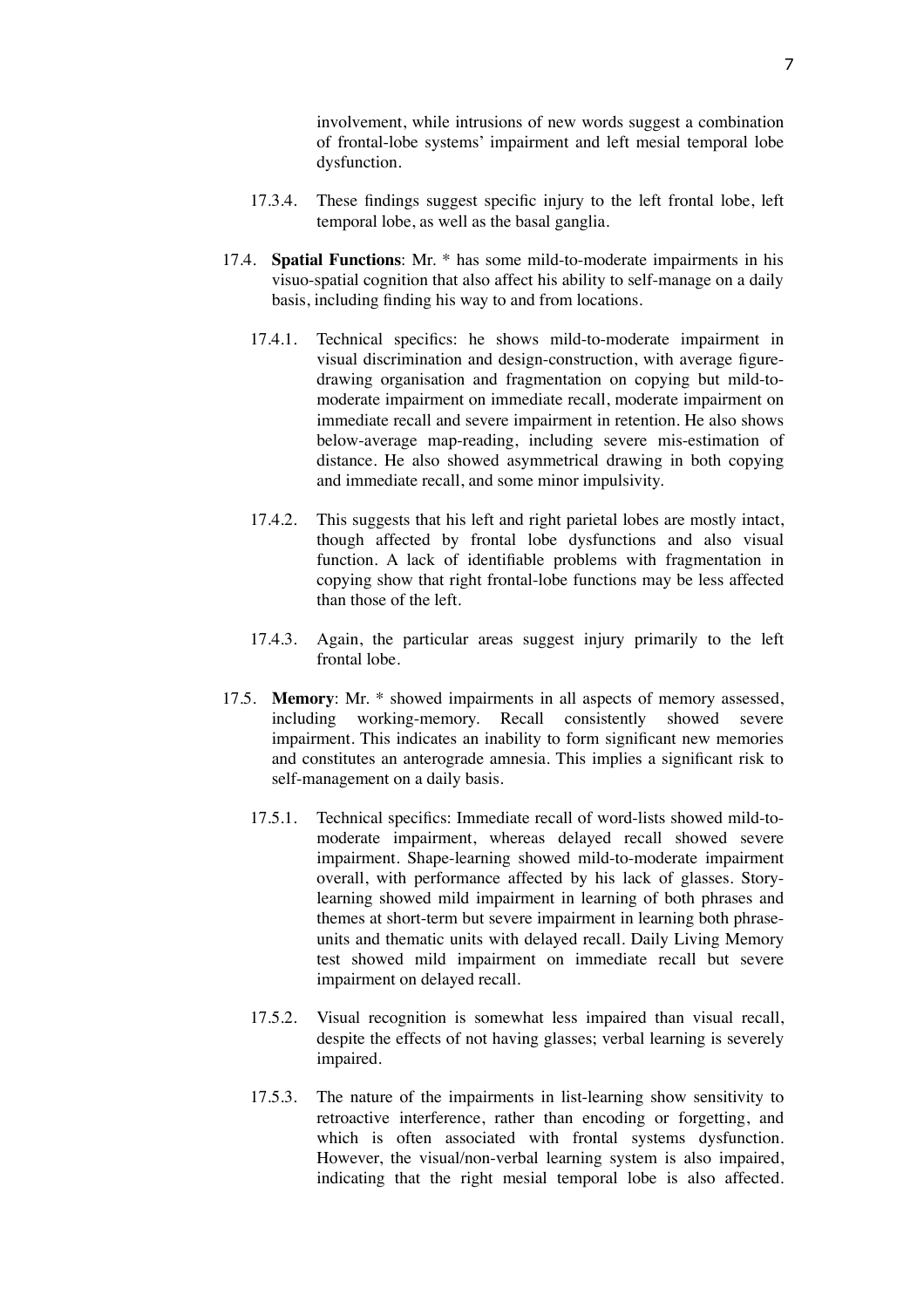Shape-learning also suggests problems with the right mesial temporal lobe, although to a lesser extent than with the left mesial temporal lobe.

- 17.5.4. These problems in the right mesial temporal lobe are in addition to those found in the left mesial temporal lobe and in the frontal lobe, supported by the primacy and primarily anterograde nature of the problems with memory. There is likely damage to the fornix or hippocampus and connections with the hypothalamic mammillary bodies.
- 17.6. **Executive Functions**: Mr. \* shows severe impairments in certain executive functions. As a whole, these are defined in terms of **Organisation:** attention, planning, sequencing, problem-solving, working memory, cognitive flexibility, abstract thinking, rule-acquisition, selecting relevant sensory information; and **Regulation:** initiation of action, selfcontrol, emotional regulation, monitoring internal and external stimuli, initiating and inhibiting context-specific behaviour, moral reasoning, and decision-making. His impairments relate primarily to planning and foresight, and working memory. A number of the remaining functions are intact.
	- 17.6.1. Technical specifics: the Screening Module showed problems with planning and foresight, as well as visual scanning. The Mazes problems suggest dysfunction in frontal-lobe systems, particularly the dorsolateral prefrontal cortex.
	- 17.6.2. Specific aspects of executive function were assessed more in-depth using the Behavior Rating Inventory of Executive Function (BRIEF), which is described in more detail in the Appendix. Both Mr. \* and Mr. Y filled out a form, with Mr. Y providing his opinion on his husband's function, which provides a better estimation of Mr. \*'s issues like awareness and insight of his problems.
	- 17.6.3. In summary, there are significant problems with executive function. Comparing direct testing to self-report and information-report, the primary problems are with adjusting to task-demands, behavioural and problem-solving flexibility, emotional self-management, foresight and monitoring his social behaviour, planning, organising, and initiating activity (including problem-solving), sustaining working-memory. There are no significant problems with impulsiveness or inhibiting it, organising environment and materials. Also, Mr. \* seems to have good awareness of his problems with largely intact insight.
- 17.7. Overall, these findings do not reflect deterioration from the nadir of [date] (as also evidenced by Dr. S's report on [date]), which suggests that the condition is likely to be at least stable.

## **18. Emotional function**

18.1. Mr. \* completed an assessment of personality and mood called the Personality Assessment Inventory (PAI), a very thorough, 344-item measure of psychiatric status that has been standardised against several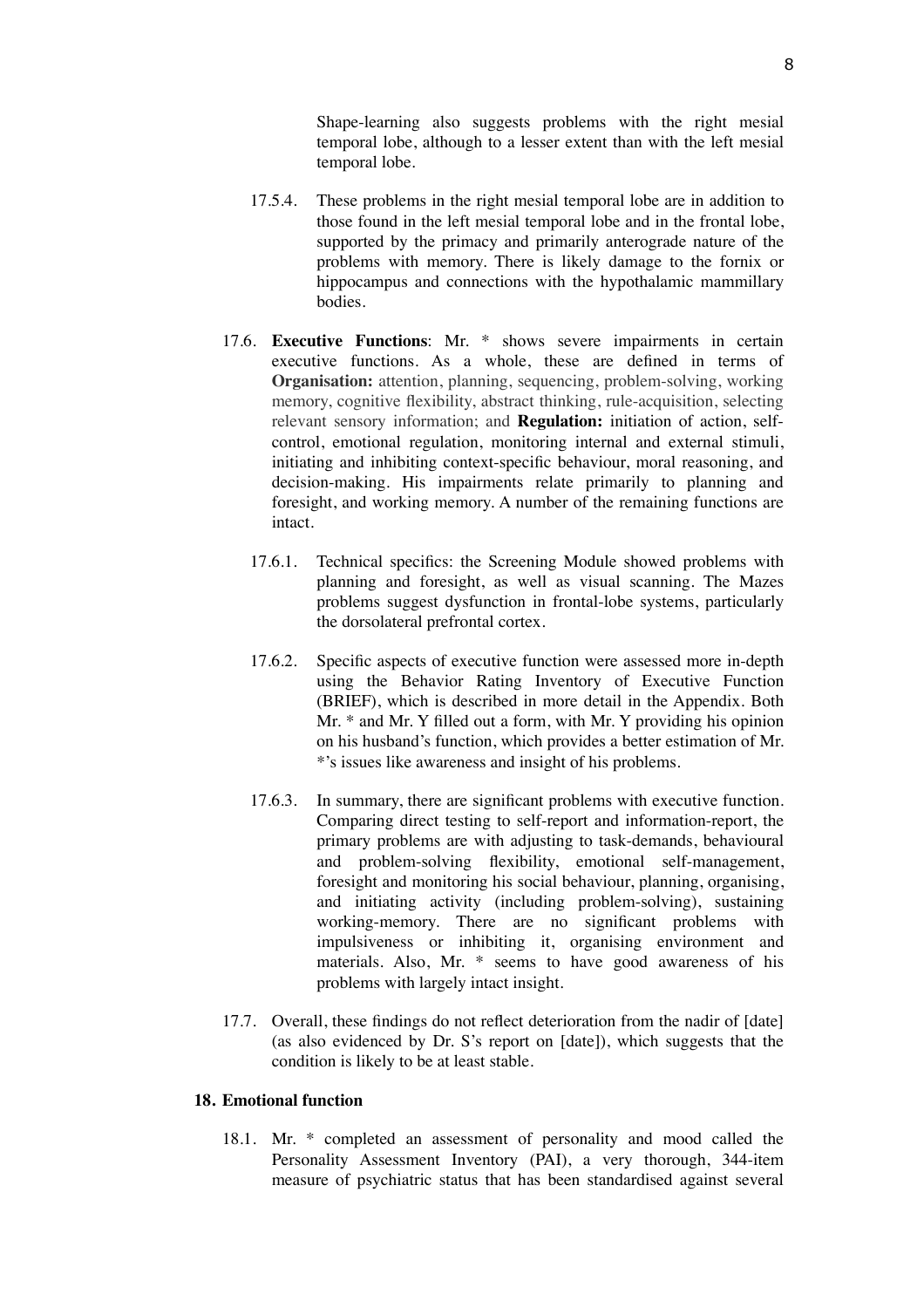thousand respondents from both medical and community-based samples. This measure provides the clinician with an ability to provide a nuanced interpretation of clinical findings as well as to achieve a differential diagnosis in shorter time. I relied on the extensive documentation that comes with this psychometric for the interpretation of the various scales. This is described more fully in the Appendix.

18.2. This psychometric assessment was used to provide perspective on Dr. J's interview-based assessments.

# 18.3. **Validity**:

18.3.1. Mr. \* responded without any evidence of malingering or purposeful distortion of the results in any of the several measures of distortion. His responses and the findings are considered reliable.

#### 18.4. **Symptomatology**:

- 18.4.1. Mr. \* has an extremely negative view of himself and his life. His responses and his profile as a whole indicate someone who is severely depressed. He does not report irritability, which suggests that his outbursts are not fully mood-related but also to his frustration with his neurocognitive disorder or problems with memory of his feeling-state. In contrast, while his depression is significantly related to his cognition, it is not explained by the latter. His self-esteem is badly affected and he is very socially withdrawn. He also has significant symptoms of anxiety as well as emotional instability, which is affecting his relationships.
- 18.4.2. Most probably due to his neurocognitive disorder, Mr. \* reports having had symptoms such as delusions or hallucinations indicative of a thought-disorder more typical of psychosis, as well as having problems with his identity or sense of self, most likely as a result of the devastating effect of his illness on his life and sense of self. He reports an aggressive attitude, associated with physical aggression rather than verbal aggression. His risk of violence is somewhat raised, but not highly.
- 18.4.3. While he has no symptoms suggestive of impulsive behaviour that has potential for self-injury, he has a high risk of suicide.
- 18.4.4. The PAI psychometric assesses historical information that reflects major milestones in the development of an alcohol-problem, which is typically associated with social and occupational failures related to drinking, along with episodes where the person was intoxicated for prolonged periods. This is complemented by statistical strategies involving other subscales typically associated with alcoholproblems to assess possible alcoholic denial. Mr. \*'s profile fitted that of someone who is severely depressed (coefficient of fit: 0.851) but not of someone who is alcoholic (coefficient of fit: 0.378). The one report of moderate alcohol-use (4 bottles of wine per week) is in the nursing notes following [date] when he was admitted for a disorder characterised in part by confabulation (the fabrication of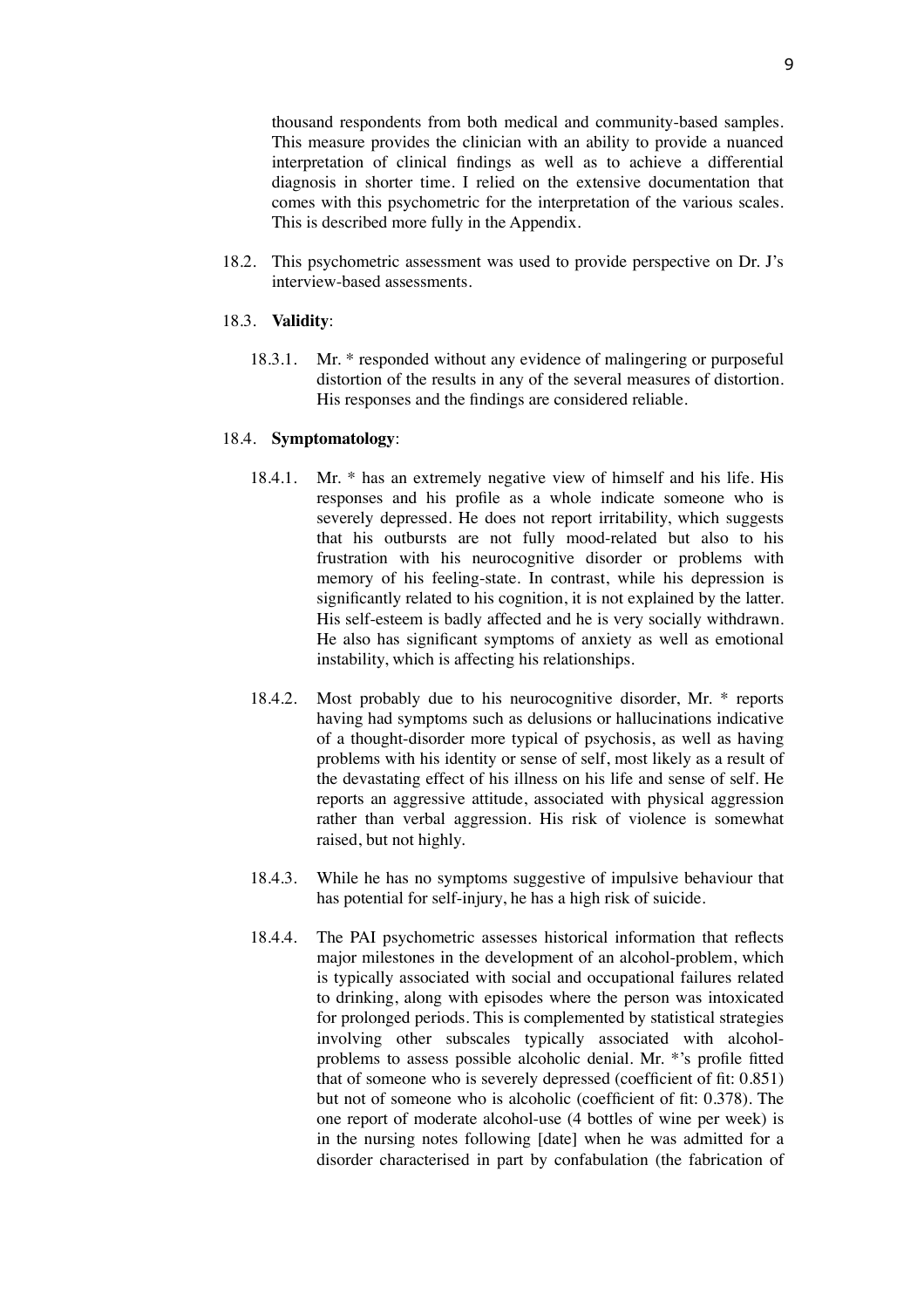imaginary experiences to compensate for the loss of memory) and so is not a reliable self-report.

18.4.5. Mr. \* shows a clear openness to engage in treatment but, at the same time, that the treatment-process will be complex and challenging.

#### 19. **Differential diagnosis**:

- 19.1. Mr. \* has a moderate-to-severe Major Depressive Disorder (ICD-10 code F32.1 or F32.2) with anxious features and a notable risk of suicide. This disorder predated the onset of WKS, therefore it is not possible to attribute it to the effects of WKS; further, Mr. \*'s psychotic symptoms (e.g., hallucinations) can be attributed to the onset of WKS, and there is also no evidence to suggest that his depression has resolved since the crush-injury.
- 19.2. Mr. \* also has a Major Neurocognitive Disorder Due to Another Medical Condition (DSM code 294.1, E51.9 using ICD10-CM for thiaminedeficiency) also known as Organic Amnesic Syndrome, not induced by alcohol and other psychoactive substances (ICD-10 code F04).
	- 19.2.1. The possible DSM code referring to a major neurocognitive disorder due to multiple aetiologies was preferred against on the grounds that the neurocognitive examination suggested little identifiable contribution of the possible vascular disease to the current symptoms other than perseverative paraphasia (see below). This conclusion is likely on the balance of probabilities but may be a moot point.
- 19.3. The process of differential diagnosis was narrowed initially to:
	- 19.3.1. vascular dementia (including strategic infarct dementia and subcortical or Binswanger's dementia)
	- 19.3.2. inflammatory and autoimmune encephalopathies
	- 19.3.3. toxic encephalopathy due to poisoning
	- 19.3.4. Wernicke-Korsakoff Syndrome (WKS)
- 19.4. The alternatives were ruled out on the basis of the evidence available.
- 19.5. The approach taken was to determine the most parsimonious explanation of:
	- 19.5.1. all Mr. \*'s relevant symptoms recorded, including a widened and dyscoordinated gait and walking-problems with neuropathy ([date]), amblyopia and suspicious optic discs (loss of visual acuity without known cause, [date]), cognitive deficits ([date]), digestivetract disease, mood and related problems, hallucinations, confabulation (fabrication of imaginary experiences to make up for loss of memory), systematised delusions, cardiac problems, hormonal abnormalities, urinary incontinence, alterations in specific white blood-cells (monocytes), etc.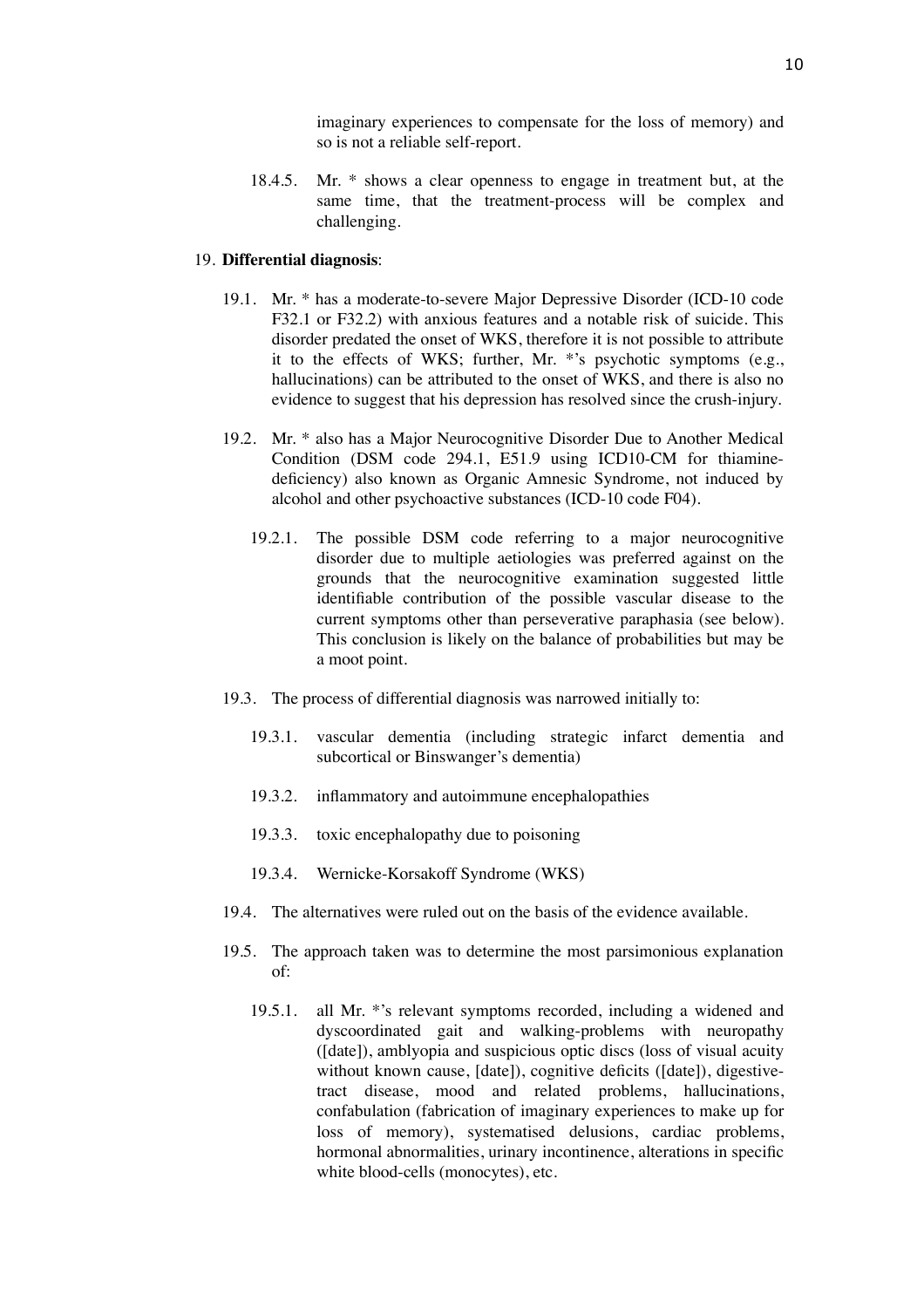- 19.5.2. the absolute and relative severity of symptoms
- 19.5.3. the development of symptoms over time
- 19.5.4. the sensitivity and specificity of measured symptoms in relation to a specific diagnosis
- 19.5.5. the absence of specific symptoms considered specific to or sensitively indicative of alternative diagnoses
- 19.5.6. the convergent probability of evidence towards a diagnosis and causative factors, independently and jointly
- 19.6. Firstly, the possibility of Mr. \*'s disorder being explained by **vascular encephalopathy**:
	- 19.6.1. Specifically: While Dr. T identifies the MRI showing "moderate small vessel disease", he opines that the "degree of vascular change does not necessarily equate with the degree of decline described in respect of Mr. \*'s cognitive function" (report [date], p3).
	- 19.6.2. These facts would tend to deprecate the possible contribution of vascular dementia to the symptoms, and Binswanger's dementia in particular (requiring white matter atrophy with subcortical dementia) as causative of the cognitive problems, despite the findings of subcortical pathology.
	- 19.6.3. Vascular dementia can occur without major or multiple minor strategic infarcts (i.e., dead tissue due to lack of blood-supply) through lowering the threshold for concomitant pathology (Mortimer, 2013). It is reasonable to consider whether the development of Mr. \*'s current neurocognitive disorder may have been contributed to in a similar way by background vascular pathology, particularly in reference to possible subcortical symptoms such as depression, clumsiness, repeated falls, irritability, and one or more instances of urinary incontinence.
	- 19.6.4. In particular, there is a question of the role of the observed infarct in the right caudate nucleus. The right and left caudate nuclei are relay-stations between the limbic system and the frontal lobes, particularly the dorsolateral prefrontal and lateral orbitofrontal cortices, with functions relating to planning and sequencing, attention, recall of episodic and semantic items, recognitionmemory, sleep, social behaviour, spatial learning and especially working-memory (Mendez, 1989).
	- 19.6.5. Infarcts in the right caudate nucleus as a whole are related particularly to visual amnesia and contralateral neglect (there was no evidence of the latter in Mr. \*); infarcts in the left are related to alterations in monitoring of language-production (of which there was indeed evidence in Mr.  $*$ , but no visible damage to the left caudate nucleus on the MRI). Infarcts in the **head** of the caudate nucleus are more specific: they are typically associated with restlessness (akathisia) for a few months after the infarct, which can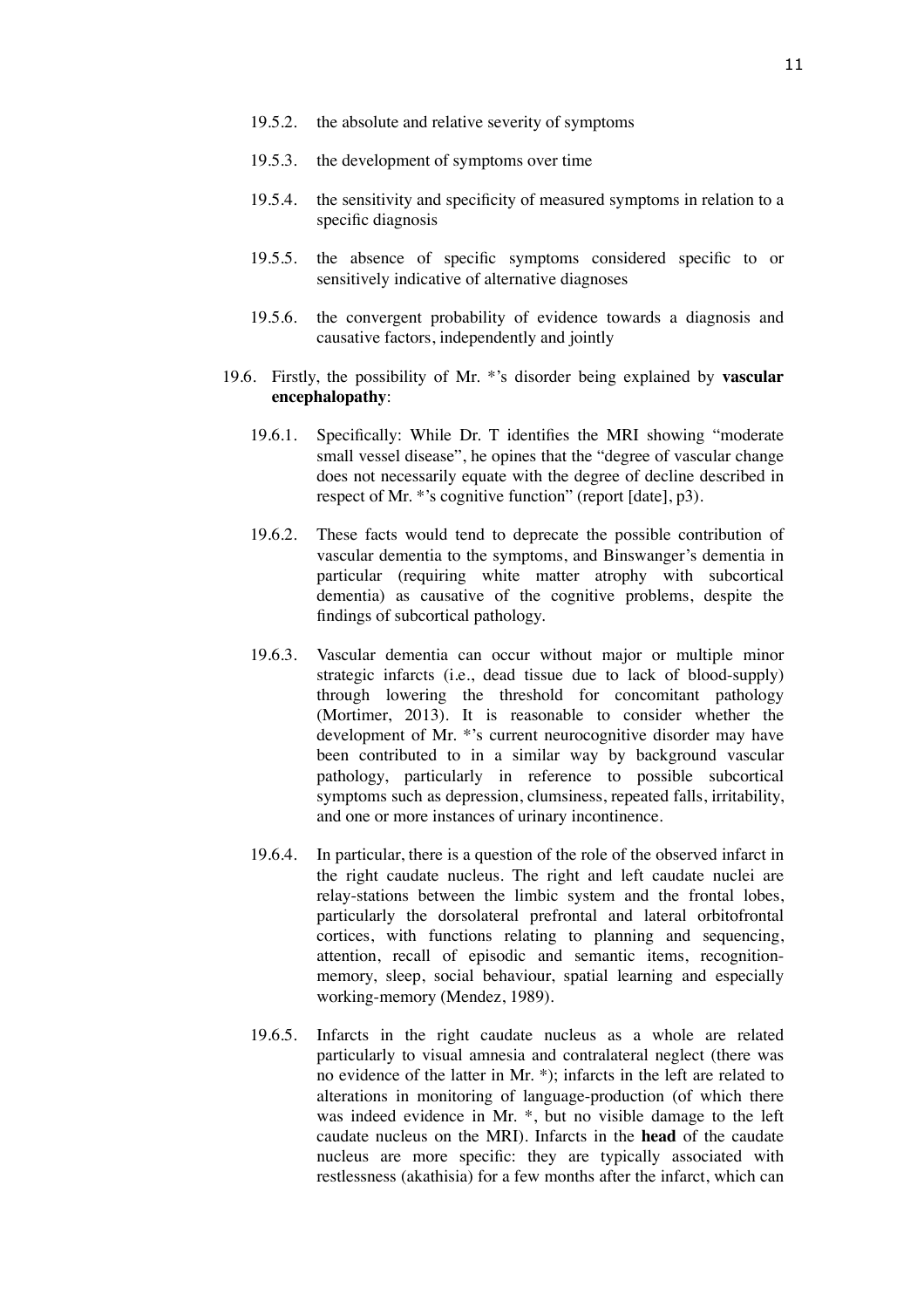then settle down. The head of the caudate nucleus is connected to the nigrostriatal pathway, which contains dopaminergic neurons and is implicated in Parkinsonism and particularly the degree of dementia associated with Parkinsonism. However, there were no Parkinson-like symptoms noted in Mr. \*, which would suggest that an alternative, related diagnosis of Lewy Body dementia could also be ruled out.

- 19.6.6. These facts contribute to the idea that a more systemic problem is occurring than can be explained by the infarct in the head of the right caudate nucleus alone, even though it is a potentially strategic infarct because of its role in multiple systems of the brain.
- 19.6.7. Additionally, it is unclear when the infarct in the head of the right caudate nucleus occurred; however, it was not reported as likely to have been contemporaneous with the onset of the hallucinations *et sim.* occasioning hospitalisation in [date].
- 19.6.8. On the balance of probabilities, Mr. \* is unlikely to have been disabled to any degree by this possible vascular pathology in itself, since Mr. \* had changes in the brain that are probably related to age, hypertension, polycythaemia, and smoking, which were apparently prior to [date] and probably causative of the infarct of the right caudate nucleus, but which were not associated with any overt neurocognitive disorder prior to [date].
- 19.6.9. Binswanger's disease is associated with normal declarative (episodic and semantic) memory, which Mr. \* shows severe deficits in. Cognitive deficits in vascular dementia more generally are patchy and do not form an identifiable cluster in terms of functional or structural abnormalities of the brain.
- 19.6.10. At worst, vascular pathology could explain a minor portion of Mr. \*'s symptoms, but not all of them without evidence of other disorders, such as Lewy Body dementia, but which would likely entail other symptoms that Mr. \* does not have.
- 19.6.11. Thus, vascular disease and particularly the infarct in the head of the left caudate nucleus might explain one minor symptom and, on the balance of probabilities, vascular pathology may be a minor contributing factor through its lowering the threshold for the development of a more directly-caused pathology.
- 19.6.12. However, overall, both the known and potential vascular pathologies are unable to address the issues identified in §§19.5.1-6 above.
- 19.7. Dr. T also mentions the possibility of an underlying **inflammatory**  disorder; the presence of oligoclonal bands in the cerebrospinal fluid should be noted at this point.
	- 19.7.1. Such an inflammatory disorder could relate causatively to a subclinical vascular disorder or to immunological activity in the rest of the body or specifically in the brain (these are two separate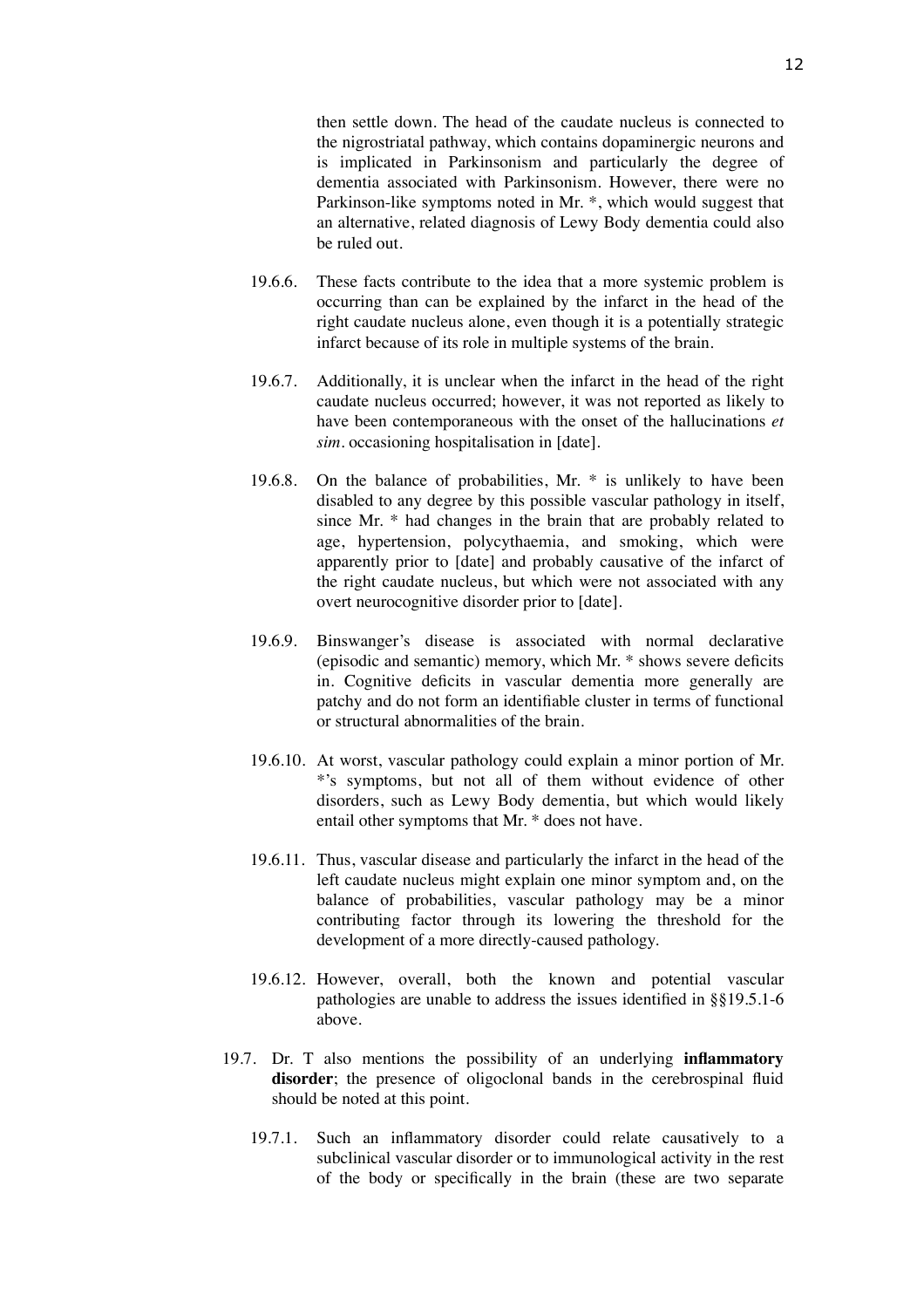compartments of the immune system). Mr. \* has a long-standing autoimmune disorder of the skin (atopic dermatitis), which can be related to changes in brain-function in principle; however, no clear possible mediators, such as humoral autoimmune factors, were found during the rather thorough work-up in [date]. Autoimmune encephalopathy has been associated with severe but nonspecific slowing of the EEG (Flanagan, 2010), which was also not identified when Mr. \* was inpatient in [date]. Furthermore, autoimmune encephalopathies tend to have a rapidly progressive and often fluctuating course, whereas Mr. \*'s disorder had a subacute onset and has not been noticeably progressive nor fluctuating since his stabilisation as an inpatient following [date].

- 19.7.2. Again, both the known and potential autoimmune and inflammatory pathologies are unable to address the issues identified in §§19.5.1-6 above.
- 19.7.3. The timeline and dynamics of the symptoms are therefore suggestive not of autoimmune encephalopathy but of a different disorder. While there is a possible contribution from systemic autoimmune disease, its nature would likely be facilitative rather than causative.
- 19.8. The tests carried out in [date] also explored the possibilities of **toxic encephalopathy**:
	- 19.8.1. The possibility of a **toxic amblyopia** had been raised on [date] when Mr. \* had experienced problems with his vision. Toxic amblyopia can be caused by poisoning or by malnutrition. I address the possibility of poisoning here and of malnutrition below.
	- 19.8.2. Raised levels of the toxic metals cadmium and arsenic were noted during the period of hospitalisation in [date]; Mr. \*'s exposure to these toxic metals is most likely to have been through heavy smoking, since high levels of cadmium and low levels of arsenic are found in cigarette-smoke. These metals have been associated with deficits in attention and memory, for instance in adult males with occupational exposure (Hart, 1989), but the slightly increased levels reported during his hospitalisation in [date] (e.g., cadmium at 15 nmol per litre) are not adequate to explain Mr. \*'s specific cognitive deficits; on the basis of epidemiological reasoning, I believe they would be unlikely to explain the visual deficits either, else there would be an epidemic of visual loss among heavy smokers, which does not exist.
	- 19.8.3. The possible contribution of poisoning is unable to address the issues identified in §§19.5.1-6 above. Thus, poisoning by heavy metals is not considered to be causative of Mr. \*'s problems as a whole and his neurocognitive disorder in particular.
- 19.9. Dr. S raised the possibility of **Wernicke-Korsakoff Syndrome** (WKS) in his neuropsychological report on [date], on the basis purely of cognitive findings.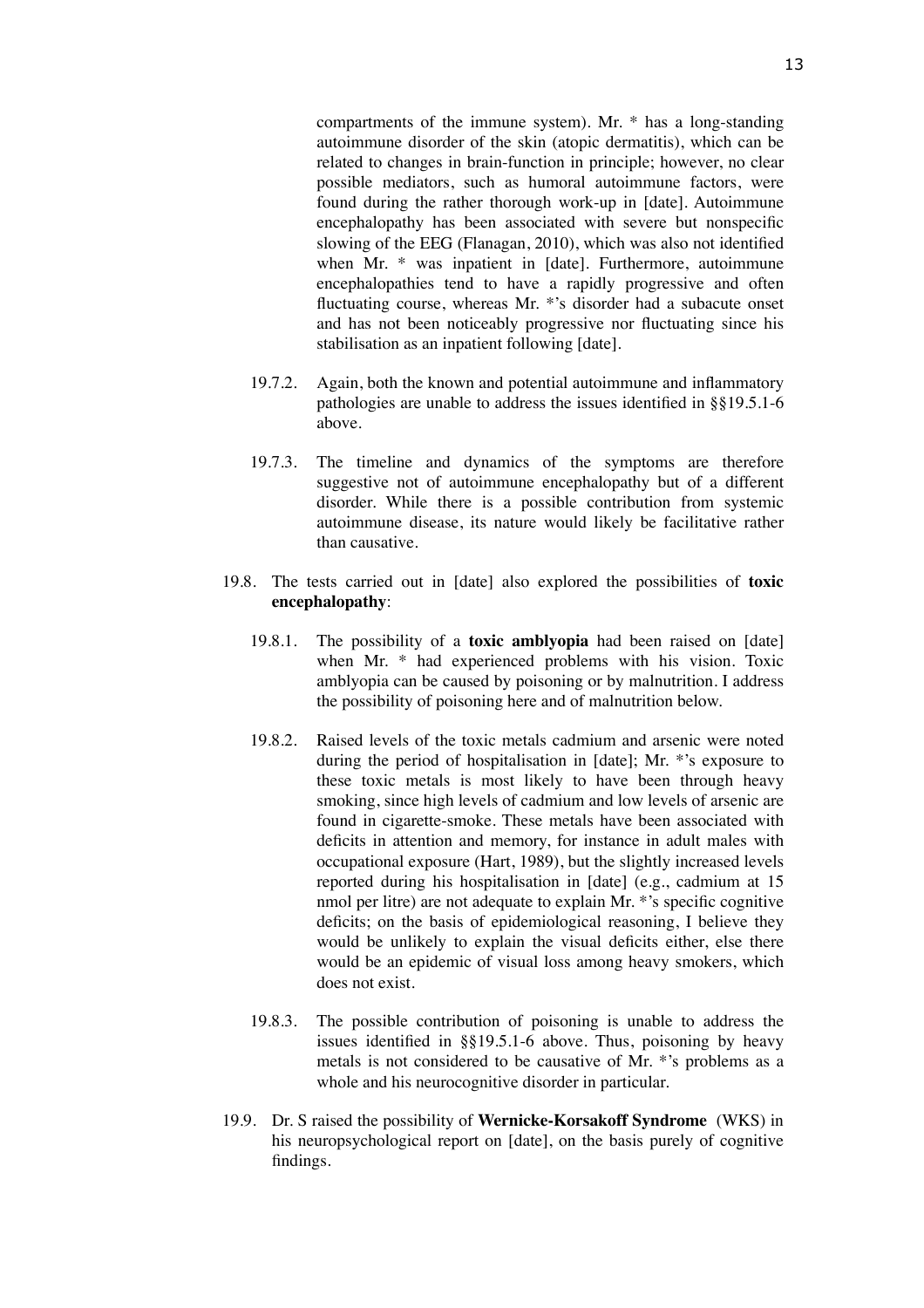- 19.9.1. WKS is characterised specifically by a triad of signs: ocular abnormalities, including an otherwise unexplainable loss of visual acuity (as in toxic amblyopia) and/or problems in the movement of the eyes (as in nystagmus); ataxia (loss of voluntary coordination of muscle-movements, with gait abnormalities), and neuropsychiatric abnormalities (notably anterograde amnesia, hallucinations, and confabulation).
- 19.9.2. This syndrome matches Mr. \*'s symptoms well, which started to develop in [date], well over a year before his hospitalisation. Just prior to his hospitalisation in [date], Mr. \*'s symptoms met the Caine-criteria for Wernicke's encephalopathy (Caine, 1997) and this progressed to symptoms of the full syndrome in the ensuing period, which led to hospitalisation.
- 19.9.3. Only 16% of people with WKS exhibit the full triad of symptoms (Harper, 1986); while neuroimaging can be of help, such findings are not necessary or specific to WKS (Jung et al, 2012). It is helpful to note that Mr. \* exhibited all the diagnostic signs of WKS, as follows:
	- 19.9.3.1. On [date], Mr. \*'s medical records by his Generalist Physician noted left-eye deterioration. On [date], Mr. \* was reported to have suspicious optic discs, with possible "toxic amblyopia". Optic atrophy can be ischaemic; however, toxic amblyopia is believed to reflect damage to the papillomacular bundle of the optic nerve (i.e., near the eyeball) with vision blurring and dimness typically developing over days to weeks, with a blind-spot (scotoma) that slowly enlarges and progressively interferes with vision. The dynamic of this visual loss is not typical of optic ischaemia. It is also specifically recorded as part of the visual-field tests in Mr. \*'s ophthalmic notes on [date], where it is also noted to be bilateral, although the left eye is notably worse.
	- 19.9.3.2. Professor J's report of [date] §52 noted continuing bilateral nystagmus (involuntary eye-movements) as well as aniscoria (unequal size of pupils, with the left smaller than the right), the former which is a relatively common oculomotor abnormality in WKS and the latter which is a relatively uncommon but indicative oculomotor abnormality in WKS (Sechi and Serra, 2007).
	- 19.9.3.3. On [date], Mr. \* was reported (vid., T report [date] pp.2-3) as having been unwell for a few weeks, that his legs would not work, and that he stayed in bed. In hospital, Mr. \* was found to have problems with balance and gait, involving a moderately severe symmetrical mixed sensorimotor primary axonal polyneuropathy, with chronic loss of motor-nerves below the knees on both legs. This is consistent with Wernicke's encephalopathy.
	- 19.9.3.4. The problems with his legs was then followed in [date] by hallucinations, confusion, confabulation, and other cognitive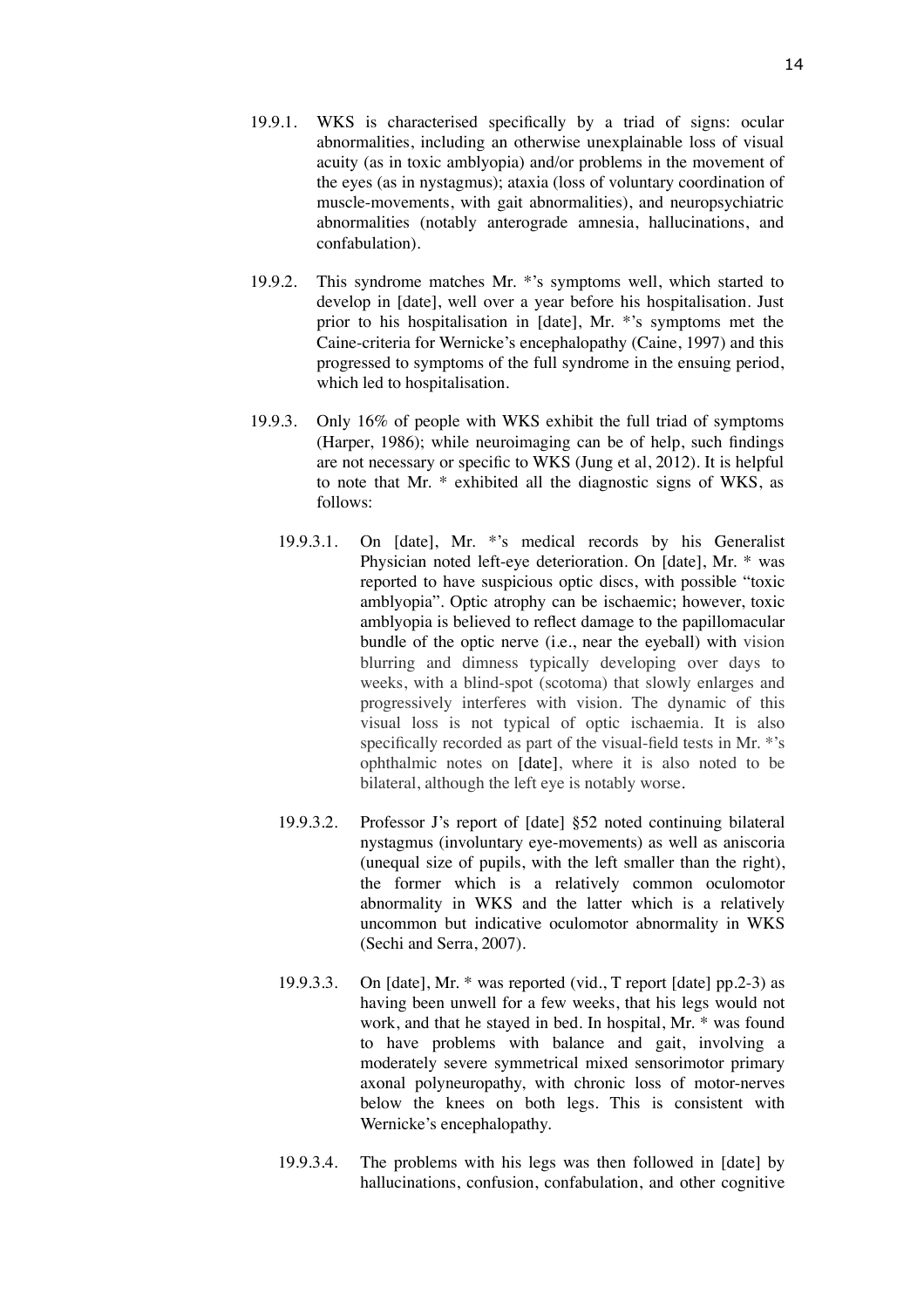problems, which precipitated hospitalisation. This is consistent with Korsakoff psychosis and is a typical trajectory of deterioration to the full syndrome of WKS leading to inpatient-treatment.

- 19.9.4. Thus, the most reasonable and most sure diagnosis is that of Wernicke-Korsakoff Syndrome.
- 19.10. This diagnosis is a clinical one and it explains both the variety and specificity of symptoms, as well as the temporal development of symptoms. The diagnosis of WKS addresses well the criteria laid out in §§19.5.1-6 above.
- 19.11. The other clinical evidence is also consistent with WKS rather than any other disease and correctly explains the great majority of symptoms recorded, the order of their development over time, and the lack of symptoms that could be associated with the existing ones but aren't, deprecating or ruling out alternative diagnoses. All the recorded problems from multiple specialties also converge well on this diagnosis.

## 20. **Causation**:

- 20.1. Given the nature of WKS and its causation, Mr. \*'s disorder could and would have developed as it is without any contribution from poisoning, or vascular, autoimmune, or inflammatory disease and therefore none of these possible pathologies is considered to be a necessary or sufficient cause of his neurocognitive disorder.
- 20.2. In order to determine whether the onset of the Wernicke-Korsakoff Syndrome (WKS) was related in any way to the Complex Regional Pain Syndrome (CRPS), it is necessary to look at the causation of all factors (including the infarct of the caudate nucleus) in the correct timeline.
- 20.3. Specifically, the analysis of causation must determine if there are:
	- 20.3.1. factors that are in common with the causation of CRPS and of WKS, or
	- 20.3.2. if the development or treatment of CRPS gave rise to factors that were causative of WKS
- 20.4. Firstly, none of the records report a date for the infarct of the head of the right caudate nucleus. This is not necessarily problematic but should be noted. Infarcts of the caudate nuclei are not directly causative of either CRPS or of WKS.
- 20.5. Causation of the Complex Regional Pain Syndrome (CRPS):
	- 20.5.1. The crush-injury to the left foot was necessary and also sufficient for the development of the CRPS.
	- 20.5.2. CRPS is thought to develop through a number of synergistic mechanisms, including central sensitisation (developed hypersensitivity) of the central nervous system, altered function of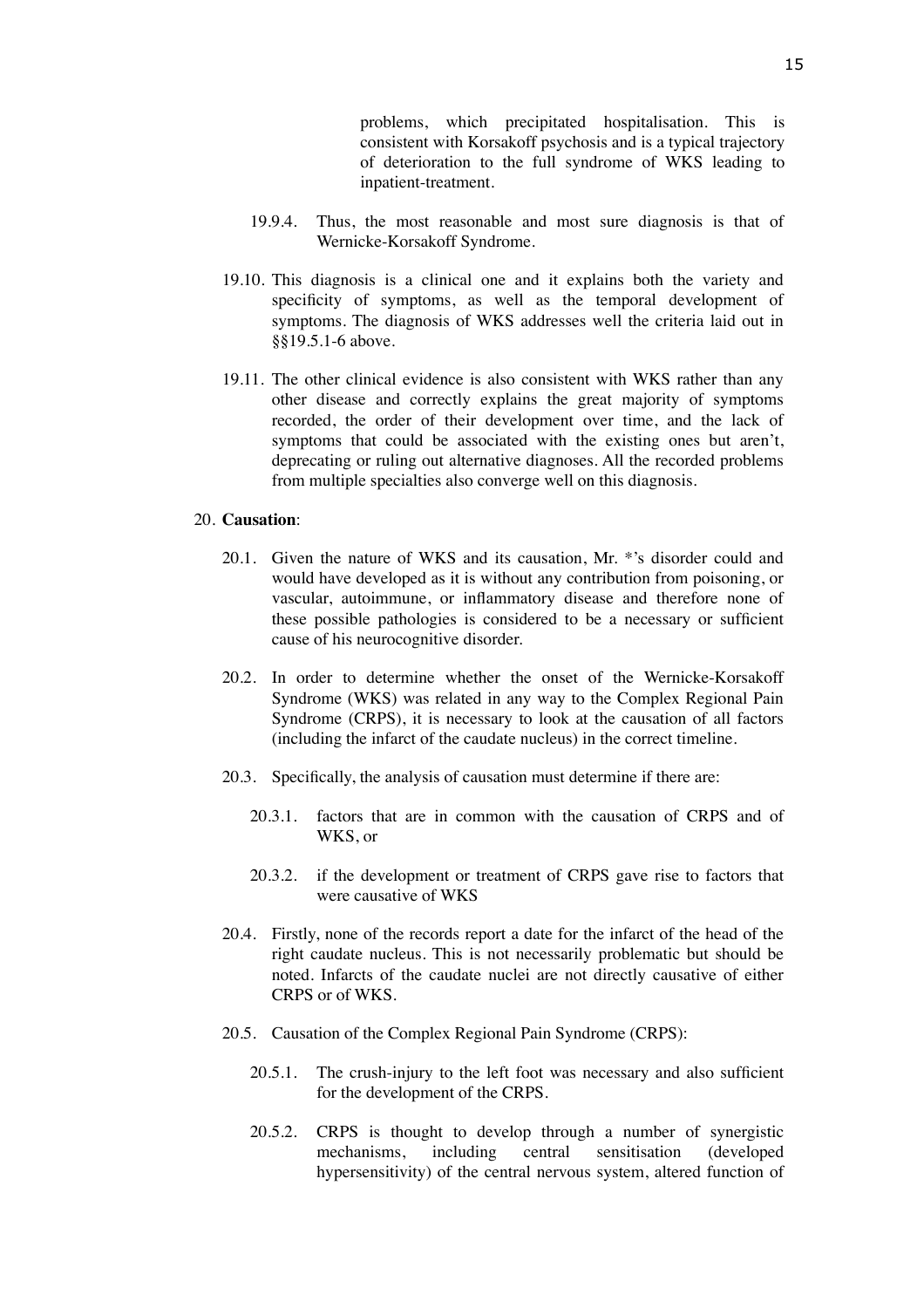the sympathetic nervous system, and increases in local inflammation disconnected from proper regulation by the brain.

- 20.5.3. Mr. \* had a number of factors that would have indicated a significantly increased risk for CRPS. These risk-factors include immobilisation (which was necessary for healing the crush-injury), increased vasomotor tone due to systemic hypertension and polycythaemia (which Mr. \* has), anti-hypertensive medications of the ACE-inhibitor-class (Birklein, 2009) such as Rifampril (which Mr. \* was taking), and autoimmune mechanisms (Goebel, 2013; possibly related to Mr. \*'s existing autoimmune atopic dermatitis), which also increase pain-sensitivity in mouse-models of CRPS (Li, 2014) and are associated with long-standing and intractable CRPS in humans (Dubuis, 2014).
- 20.5.4. Additionally, there is a primary pain-system in the brain that runs between the rostroventral medulla, hypothalamus, caudate nucleus, cingulate gyrus, anterior cingulate cortex, and prefrontal cortex. If the infarct in the caudate nucleus occurred before or contemporaneously with the crush-injury, it may be that the lesion in the caudate nucleus contributed to the promotion of the development of the CRPS through its effects on up-regulating the perception of pain and modifying the ability of the sympathetic nervous system to dampen the inflammatory response.
- 20.5.5. Thus, we can identify that, along with the necessary condition of the crush-injury, Mr. \* had a number of additional risk-factors that increased the likelihood of his developing CRPS and which explain, on the balance of probabilities, why he developed CRPS following his crush-injury.
- 20.5.6. None of these risk-factors is implicated in the causation of WKS. Thus, the causation of WKS and CRPS is distinct.
- 20.6. Causation of the Wernicke-Korsakoff Syndrome (WKS)
	- 20.6.1. There is also no evidence to support a claim that WKS is caused directly by a crush-injury to a limb.
	- 20.6.2. WKS is associated with malnutrition, specifically in inadequate thiamine (vitamin B1) availability to the peripheral nerves and the brain through malabsorption of nutrients at the levels of inadequate nutritional intake, decreased absorption in the digestive tract, and impaired thiamine utilisation within cells.
	- 20.6.3. This syndrome is most commonly seen in alcoholics and excessive alcohol-use can exacerbate thiamine-deficiency by intensifying sugar-metabolism in the brain. However, there is no evidence of alcoholism in Mr. \* and alcoholism is neither necessary nor sufficient to cause WKS in that it does not induce WKS in the presence of adequate nutrition.
	- 20.6.4. Malnutrition associated with thiamine-deficiency causes specific damage to areas including the frontal cortices (involved in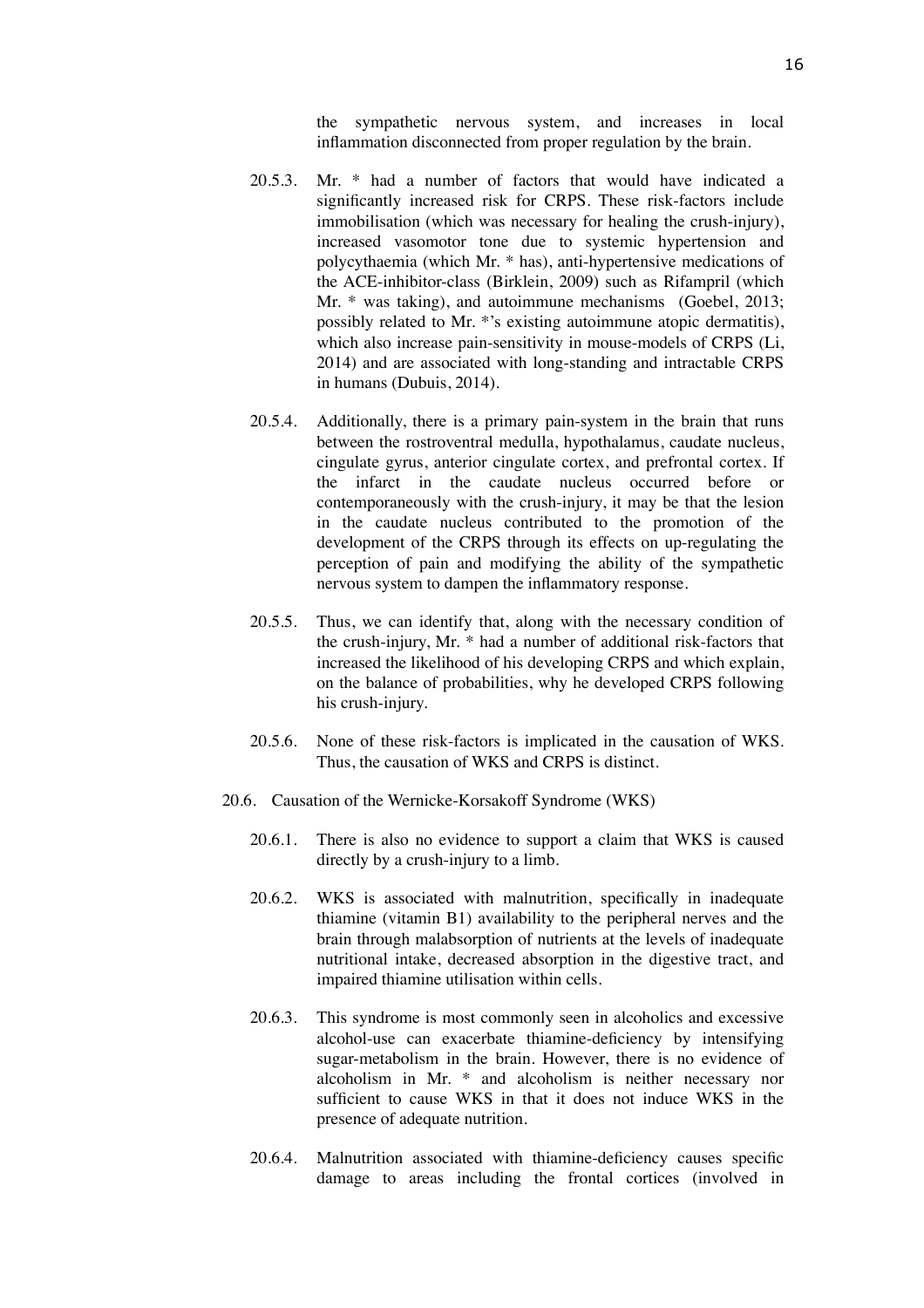executive functions), the thalamus (involved in memory-formation), the cerebellum (involved in walking and movement), and the mammillary bodies (involved in both memory-formation and the production and regulation of hormones, such as prolactin and sexhormones, which relate to sex-drive among other things and were also found to be abnormal in Mr. \*). It also causes damage to the optic nerve.

- 20.6.5. Damage to the caudate nucleus is not specifically noted in thiaminedeficiency, indicating, again, that that pathology is distinct.
- 20.6.6. Malnutrition is considered to be causative of Mr. \*'s WKS for the following reasons:
	- 20.6.6.1. Mr. \* already had a history of not eating in response to pain or specifically narcotic analgesics, as noted in his GP records on [date] when he had severe lower-back pain and was prescribed the narcotic painkiller codydramol; it was noted at that time that he was not taking his anti-inflammatories due to not eating.
	- 20.6.6.2. Following the crush-injury in [date], Mr. \*'s medical records show that he was treated with narcotic painkillers.
	- 20.6.6.3. Narcotic painkillers such as morphine (opiate) and ketamine (NMDA receptor-antagonist), are significantly associated with nausea, vomiting, a loss of appetite, and thus reduced nutrition (vid. Merck Manuals Professional Version online [http://www.merckmanuals.com\)](http://www.merckmanuals.com/).
	- 20.6.6.4. Failure to eat adequately would have resulted in nutritional inadequacy, which would have been exacerbated by inflammatory problems of the digestive tract, adding the problem of nutritional malabsorption.
	- 20.6.6.5. I am unaware of any records showing that Mr. \* received the necessary services in his pain-treatment from a nutritionist or health-psychologist to prevent malnutrition.
	- 20.6.6.6. On [date], a concern was recorded in his GP records that he might have been overusing morphine due to the excruciating nature of the pain from the crush-injury. With an infarct of his right caudate nucleus, it is possible for there to be a heightened sensitivity to pain, making the experience of CRPS even more excruciating. As a consequence, Mr. \* may have increased his use of narcotics, which would have resulted in further inhibition of appetite.
	- 20.6.6.7. On [date] he was reported as being tired all the time and losing weight.
	- 20.6.6.8. On [date] he was recorded as having dysphagia (problems eating) with associated weight-loss, related to an oesophageal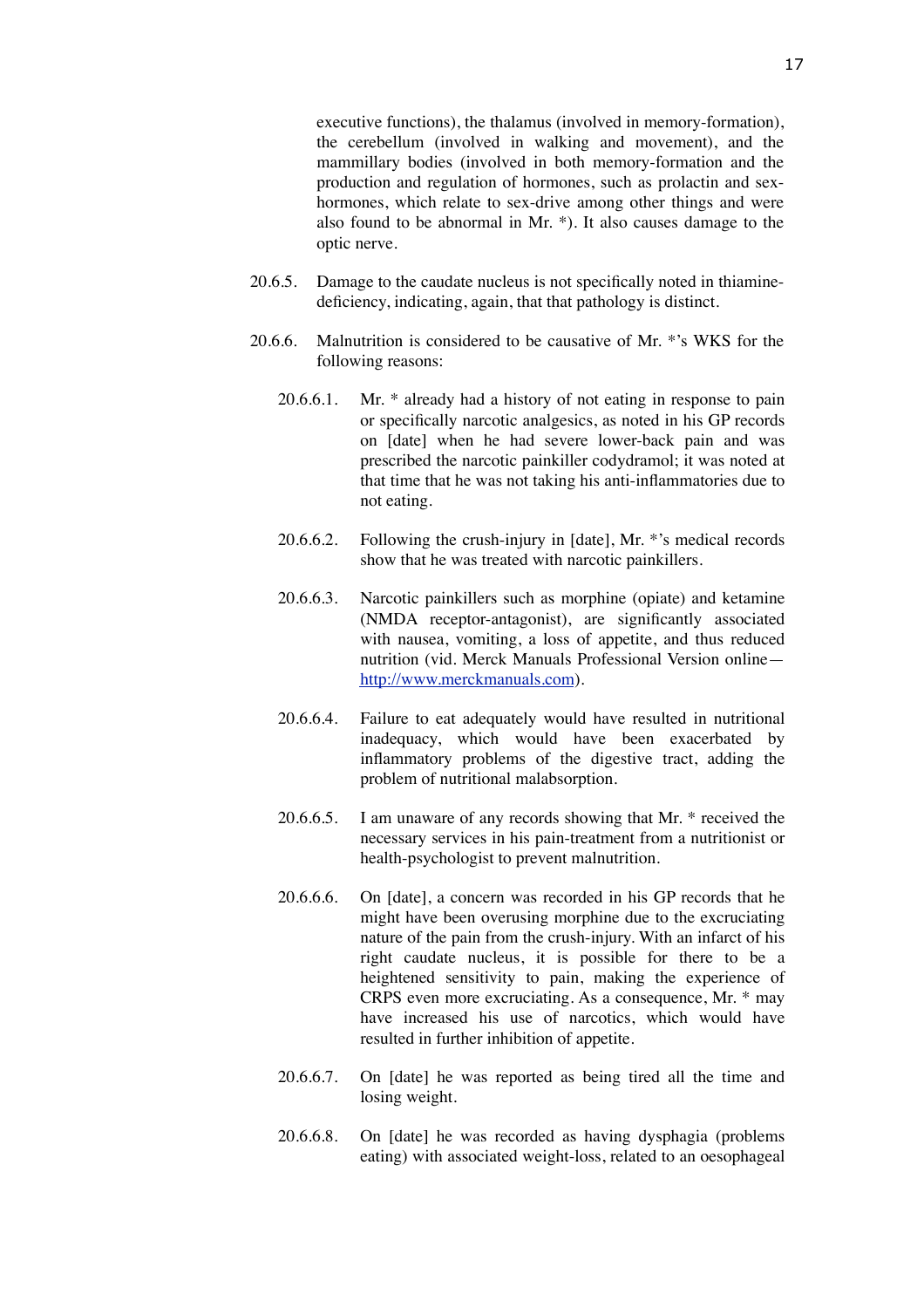hernia, oesophagitis, gastritis, and duodenitis. I have not identified the causes of these digestive-tract disorders.

- 20.6.6.9. On [date], he was recorded as being nauseated after taking morphine.
- 20.6.6.10. On [date], he was also reported as having a history of abdominal pain, vomiting, and weight-loss.
- 20.6.6.11. In [date], it was noted that he was not eating or drinking (vid., Dr. T's report of [date] pp2-3).
- 20.6.6.12. In his witness-statement of [date] (prior to hospitalisation), Mr. \* records that he had lost 2.5 stone in the last six months. This was corroborated in the hospital record of [date], where he was noted in his hospital records as having a history of losing 2-3 stone in weight, as well as vomiting. The same problems were noted on his hospital records following admission to hospital in [date].
- 20.6.6.13. In his witness-statement of [date] (§13), Mr. Y reported that his husband had refused to eat or drink, said that he was useless and wanted to die. It had already been noted that Mr. \* was depressed. Depression very likely exacerbated his lack of eating, which was a consequence of the crush-injury and would itself have been exacerbated by inadequate nutrition.
- 20.6.6.14. It is reasonable to conclude from this history that malnutrition developed over time, including a thiamine-deficiency.
- 20.6.6.15. There are a cluster of closely related syndromes due to thiamine-deficiency, namely beri-beri and epidemic Cuban neuropathy, symptoms of which include weight-loss, impaired sensory perception, weakness and pain in the limbs, difficulty in walking due to a sensory ataxia, and vomiting, all of which symptoms Mr. \* exhibited.
- 20.6.6.16. These symptoms are identifiable even in people without any signs of overt malnutrition due to the very specific nature of the thiamine-deficiency and the resulting damage to nerves, firstly in the main body and later in the brain.
- 20.6.6.17. These symptoms are also diagnostic of Wernicke's encephalopathy. If left untreated, it is established that Wernicke's encephalopathy leads to Korsakoff psychosis; jointly, they constitute Wernicke-Korsakoff Syndrome (WKS).
- 20.6.6.18. Furthermore, if treated inadequately, using only caloriesupplementation without high-dose thiamine-replacement, Wernicke's encephalopathy progresses to Korsakoff psychosis much more quickly and thus the full Wernicke-Korsakoff Syndrome.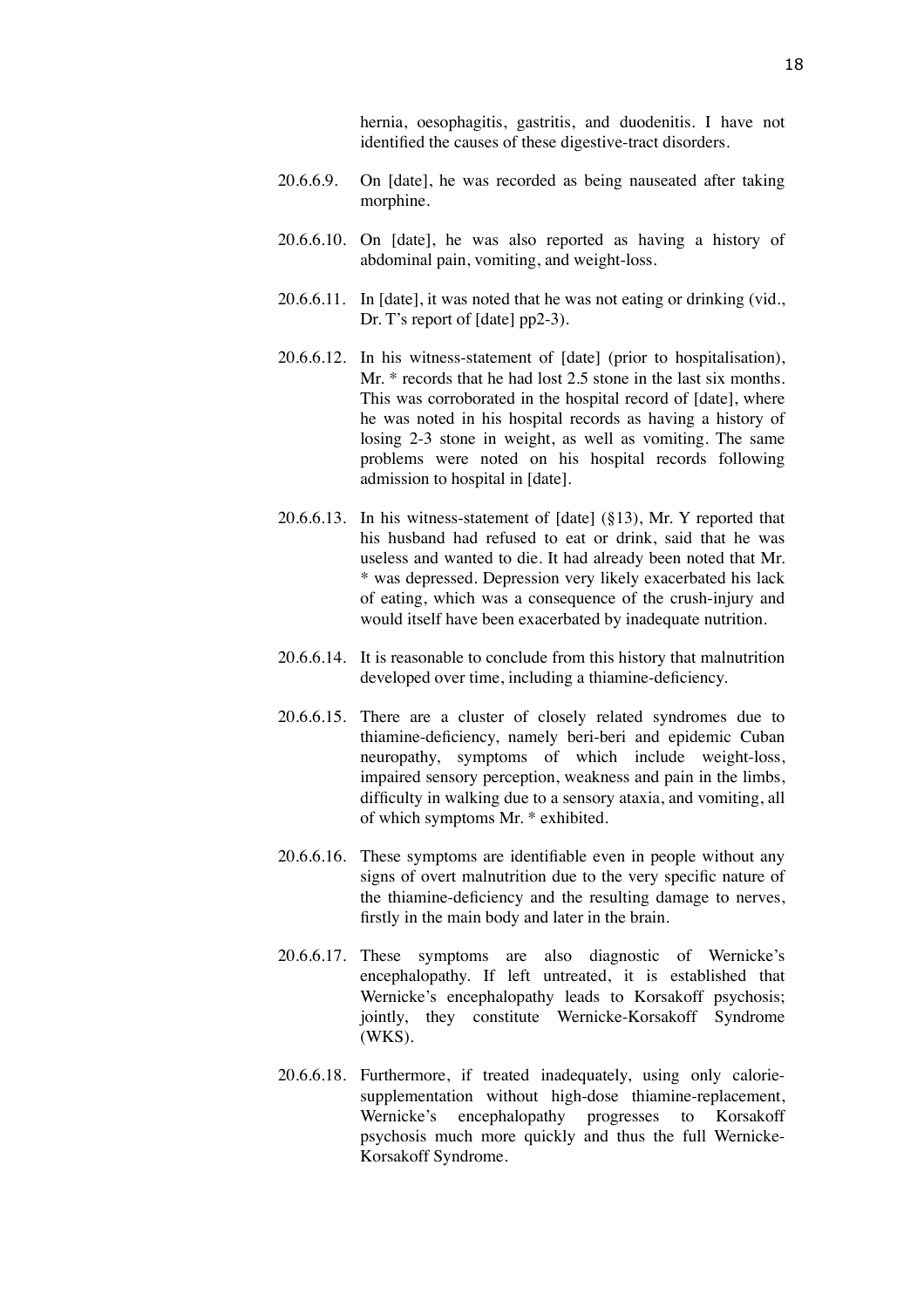- 20.6.6.19. In Mr. \*'s case, his GP responded to his complaint of weightloss with prescribing Nestlé's Build-Up, a drink with high carbohydrate-content; Build-Up is no longer available but is similar to Complan, which is 33% sugars and 31% other nonsugar carbohydrates with thiamine-supplementation that is inadequate in the presence of Wernicke's encephalopathy. The reasons for the GP's failure to identify and record the symptoms of Wernicke's encephalopathy are unknown.
- 20.6.6.20. Using Build-Up would have upregulated glucose-oxidation, which is a thiamine-intensive process, thereby further depleting Mr. \*'s already severely depleted reserves of thiamine, exacerbating neural injury, particularly in the brain, and accelerating disease from Wernicke's encephalopathy to WKS. This is evidenced by the progression from walkingproblems to symptoms including cognitive deficits and hallucinations following the use of Build-Up.
- 20.6.6.21. While Wernicke's encephalopathy is partially reversible, once it has advanced to WKS, it is largely irreversible due to the nature of the damage to the parts of the brain, although small improvements may be noticeable. Treatment then focuses on management of the consequences of disease for the patient.
- 20.7. Summarising the findings, the nature of the cognitive problems as a whole reflects damage to the head of the caudate nuclei (probably both, not just the right nucleus), both mesial temporal lobes, both sides of the frontal lobe, and hypothalamus. While the problems with language and visuospatial function are likely due to vascular injury to both caudate nuclei, the clustering of functional symptoms related to the mesial temporal lobes, the frontal lobes, and the hypothalamus is consistent with known pattern of injury due to thiamine-deficiency.
- 20.8. The evidence of these factors is adequate to show, on the balance of probabilities, a sufficient cause for Mr. \*'s present Neurocognitive Disorder that is a direct result of the treatment for the consequences of the crush-injury to the left foot.

#### **TREATMENT**

- 21. Mr. \*'s neurocognitive disorder requires extensive rehabilitative treatment; this will not return him to his baseline condition but will give him the best chance to return to as high a degree of function as possible. The suggested treatment is, indeed, extensive, but one that is appropriate to his degree of dysfunction. In addition, his condition is likely to affected by ageing in the future and, although it will not make him independent in living, rehabilitation will minimise his dependence long-term, including when he encounters problems associated with ageing, such as (further) reduced mobility and falls.
- 22. Mr. \* presents a difficult challenge to any treatment-process, including a degree of lack of co-operation due to frustration and reduced insight; this problem is part of his condition.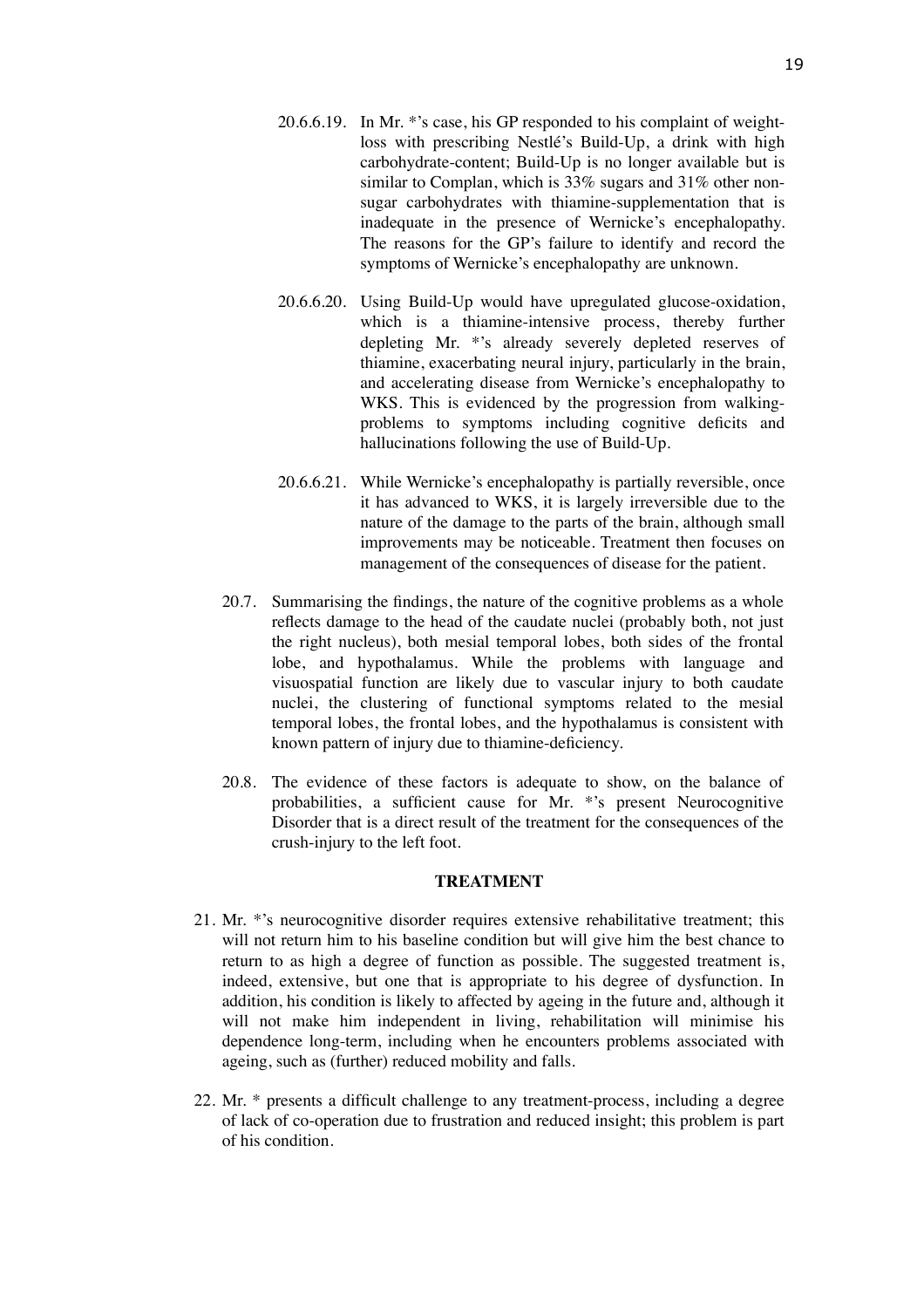- 23. Psychological interventions for the neurocognitive disorder and the pain-disorder should be integrated with physiotherapeutic services around use of the left foot. I am unaware of any such services having been provided previously, despite their known clinical effectiveness.
- 24. Given the particularly difficult challenges posed by Mr. \*'s condition, it would be wise to maximise the chances of effective services by integrating these services to the fullest extent possible, including co-application (e.g., acupuncture and neurofeedback). The specific therapies recommended are as follows:
	- 24.1. **Cognitive therapy** for those who suffer from anterograde amnesia focuses on compensatory techniques and intensive training-programmes involving the active participation of the individual along with their supporting network of family and friends, and including environmental adaptationtechniques (Gordon, 2006; Champion, 2006). In severely injured individuals, effective interventions rely more on external aids, such as reminders, in order to facilitate particular knowledge or skill acquisition, along with reality-orientation techniques, enhancing orientation using stimulation and repetition of basic orientational information (Wilson, 2003).
	- 24.2. Progress in this treatment will subsequently need to be integrated with **occupational therapy**, to promote adaptation to daily living tasks. Occupational therapy without cognitive adaptation through psychological treatment will not be effective long-term.
	- 24.3. Emotion-oriented psychotherapy for both the depression and the paindisorder is of limited applicability. The most applicable approach to psychotherapy in this area is cognitive-behavioural and mindfulness-based therapies, which are largely not applicable to Mr. \* due to his neurocognitive disorder. However, **medical hypnotherapy** has been shown to be effective (Derbyshire, 2009) and it does not rely on conscious learning over time. This should be explored as a treatment-option.
	- 24.4. Other neuromodulatory methods, such as **neurofeedback**, rely on standard learning-methods, which are likely to be a highly increased challenge for someone with WKS due to the learning-deficits involved. However, they are effective when combined with other cognitive adaptation-techniques that remind the person with anterograde amnesia what to do, which require him to learn associated behavioural procedures, even though he can not remember that he has learned it.
	- 24.5. There are also visual-learning modalities, but these are difficult to access due to their relative lack of availability. In tandem with behaviouralprocedural methods involving **fMRI**, with or without brain-computer interfacing, these have been shown to be effective in pain-treatment (Chapin, 2012) and may be a way of navigating the problems posed by anterograde amnesia since they access a form of procedural learning not affected as much by WKS. These approaches should be used in the instance that Mr. \*'s pain-disorder proves not to be amenable to medical hypnotherapy.
	- 24.6. The major depression should be addressed clinically but within the context of a neurorehabilitative environment at first.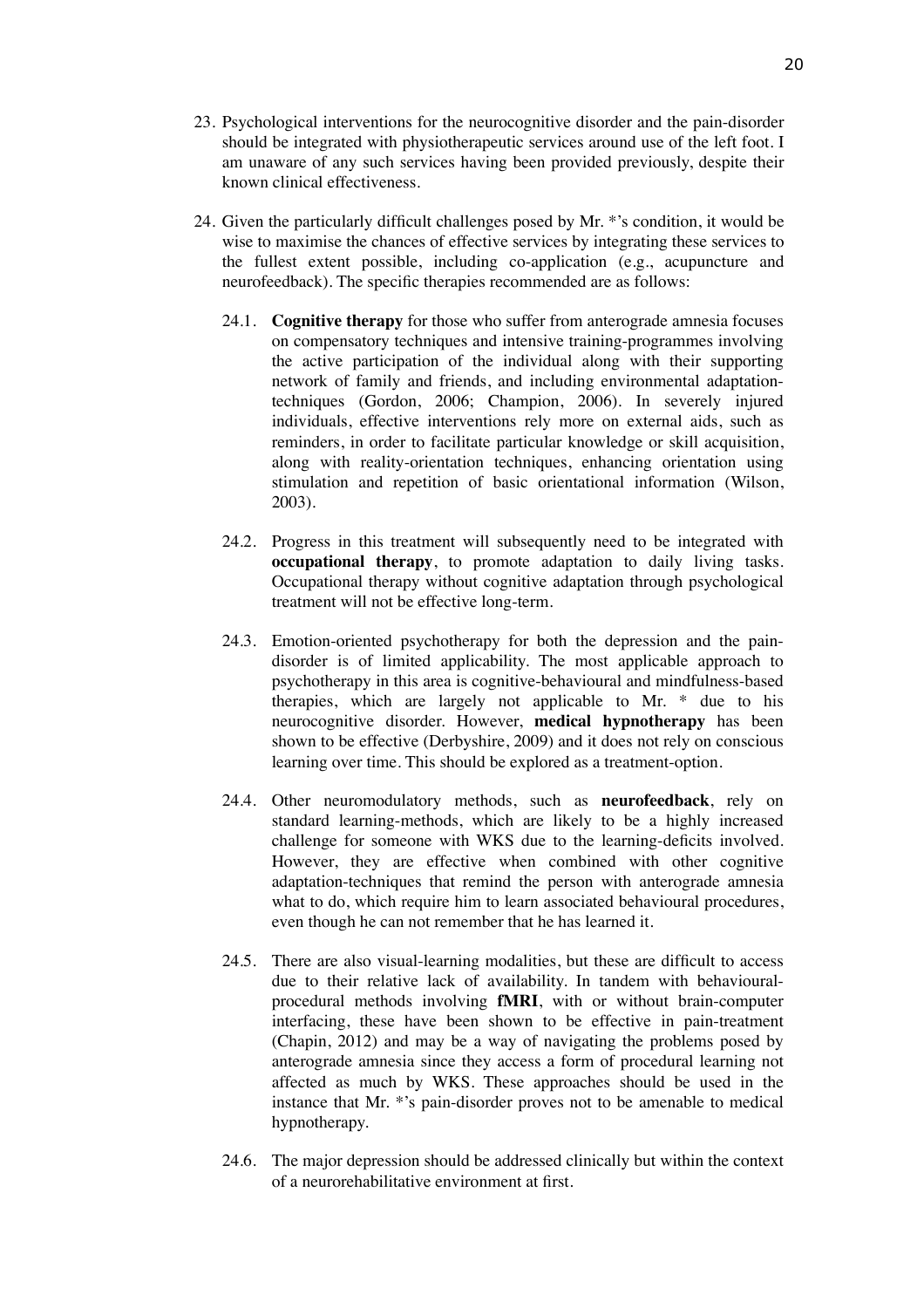- 24.7. **Medication** for depression should be chosen that is likely to enhance emotional function without increasing sensitivity to pain. Depression in the instance of brain-injury (through nutritional inadequacy or infection, for instance) requires a more complex approach than depression in the absence of known brain-injury, not least in the initial dosing and doseescalation. With the additional problem of CRPS, this is a highly specialised area and I will defer to a rehabilitative team on the medications to be proposed.
	- 24.7.1. **Group-based psychotherapy** should be provided with his family and in liaison with his case-manager and should be integrated with his **cognitive therapy and occupational therapy** in order to translate the benefits to daily living long-term, particularly around adaptations requiring other people. This will also allow treatment for the effects of Mr. \*'s injuries on his husband and their daughter, to maximise the ability of the family-unit to provide maximally effective support for Mr. \* long-term, not least by reducing stress and burnout on family-carers.
- 24.8. **Acupuncture** is an obvious suggestion as repeated meta-analyses have identified its effectiveness in pain-treatment (Patel, 1989; Vickers, 2012). What form of acupuncture would be most effective lies outside my area of expertise and I would defer to the rehabilitation-team's opinion if it contains a fully qualified doctor of Chinese medicine, not just an acupuncture-technician. It is likely to have additional effectiveness if its application is integrated with medical hypnotherapy, neurofeedback, and/ or cognitive therapy.
- 24.9. **Physiatric rehabilitation** with the services of physiotherapists and physicians addressing the gait abnormalities may have been adequate to date, but this remains to be determined by a consultant physiotherapist. If there are possible gains still to be made through treatment, this should be integrated with the cognitive and other treatments for the pain-disorder and use of the left foot.
- 25. Given the complexity of the treatment required, the known challenges with a treatment-process for Mr. \*, and the multidisciplinary nature of adequate treatment, I would recommend that this treatment be in a private, intensive **residential rehabilitative unit**. Access to the highest-quality services—that provide all these services specified, with fully qualified specialist clinicians, not just some of the services or with clinicians inadequately trained in the specialist modalities—would probably take 3 months; services of a lesser quality might take 9 months to approximate the same gains, if at all. This will need to be privately funded due to the inadequate services available on the NHS.
- 26. A report should be provided to any agency providing day-to-day services so that their services can be tailored and effective, by providing services that maintain and possibly consolidate the interventions developed for Mr. \* during his future neurorehabilitation.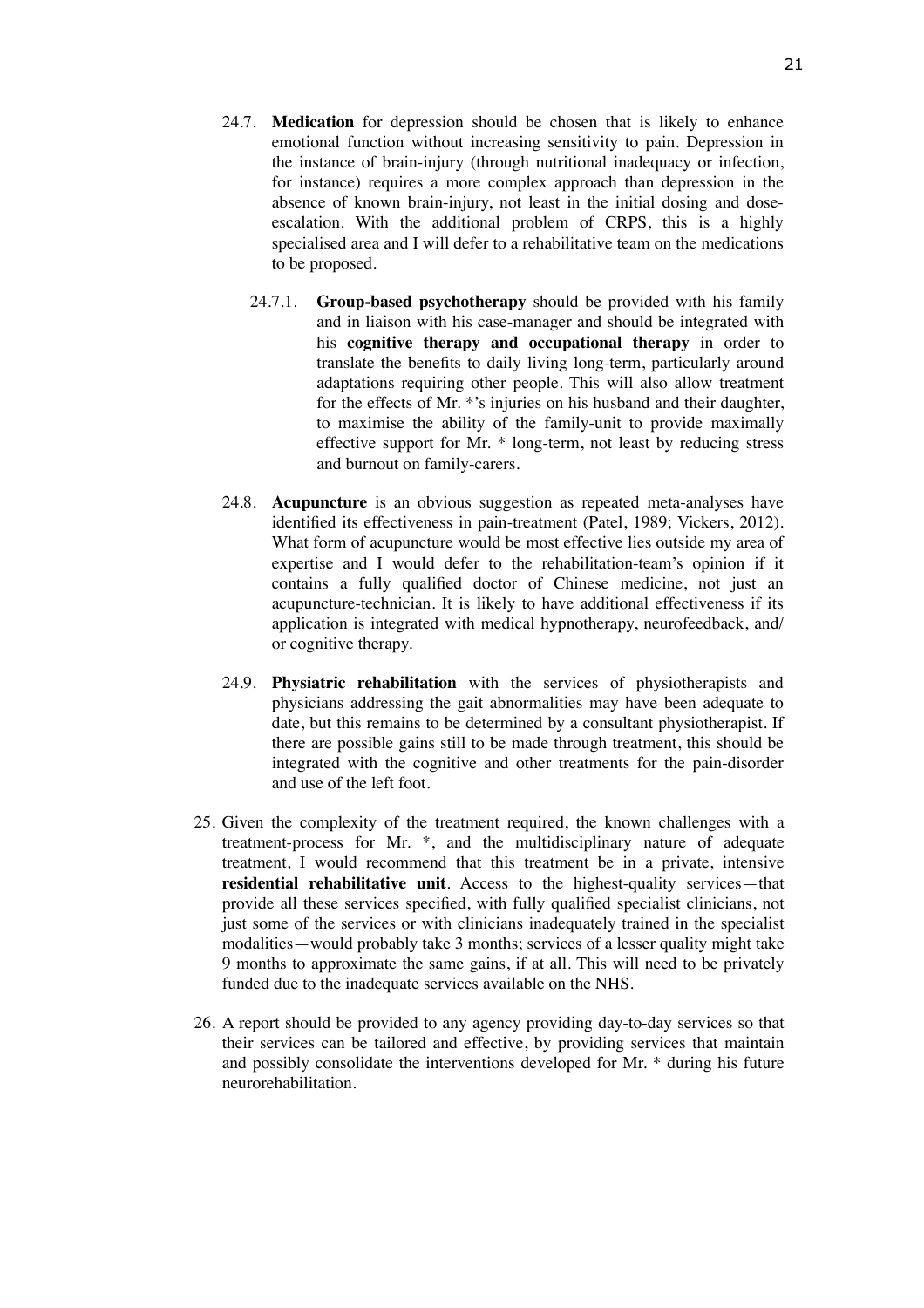#### **ADDITIONAL REPORT**

27. I am unable to identify the costings for the treatment proposed, due to its complexity and multidisciplinary nature. A report should be sought from a specialist rehabilitative clinician and case-manager, most probably a consultant nurse, who could also provide a short-list of potential units. This would likely include units internationally (e.g., Germany, USA) due to the restricted scope of treatment available in Britain.

#### **ABILITY TO WORK**

28. Mr. \* has a severe and lifelong disability affecting almost all areas of his function physically, mentally, and socially. He is unable to work due to the combined effects of his neurocognitive disorder, his pain-disorder, and the loss of use of his left foot, and will remain unable to work for the rest of his life (Palmer, 2013).

#### **SERVICE-REQUIREMENTS**

- 29. Mr. \* currently requires day-to-day care and attendance with personal needs and tasks as a result of the injuries.
- 30. This is medically justified, as should be identifiable from this report.
- 31. It is likely that his service-requirements may reduce somewhat in the instance of highly successful rehabilitative treatment and in the presence of fully professional and effective support-services; however, such a degree of success is both unlikely, on the balance of probabilities, and would also not remove the need for such care and attendance entirely. Of particular concern are the problems with orientation, memory, and executive function that affect Mr. \*'s ability to be alone safely throughout the day and night. Effective treatment with effective support-services will minimise the challenges posed but not eliminate them.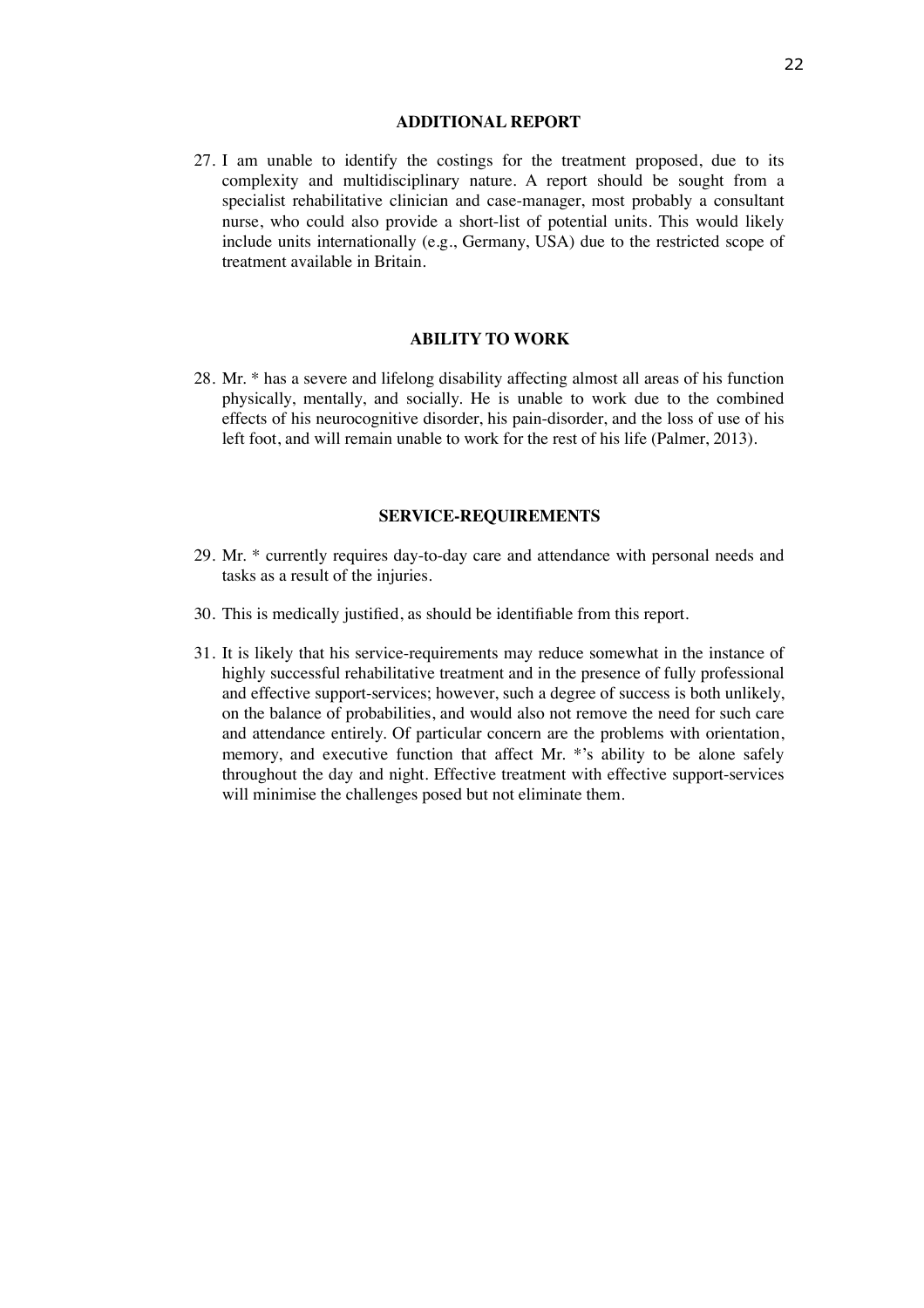#### **APPENDIX: PSYCHOMETRICS**

- A. Neuropsychological Assessment Battery (NAB; Stern, 2001): The NAB is a comprehensive, modular battery of cognitive tests developed for the assessment of a wide array of cognitive skills and functions in adults, aged 18 to 98 years, with known or suspected disorders of the central nervous system.
	- A.1. It screens for both impaired and normal performance across a comprehensive range of functional domains
	- A.2. It combines the strength of flexible and fixed battery approaches to assessment and avoids ceiling and floor effects
	- A.3. The entire battery is normed on a large, single standardisation group ("coordinated norming") and also has demographically corrected norms
	- A.4. It has a Screening module, followed by modules assessing Attention, Language, Memory, Spatial, and Executive Functions in greater depth
	- A.5. The Screening module allows users to determine which patients perform so poorly or so well on sections of the Screening Module that the administration of the corresponding and more thorough domain-specific module is unnecessary; patients would be expected to achieve similarly impaired scores on the respective modules
- B. The Behavior Rating Inventory of Executive Function®–AdultVersion (BRIEF®- A; Gioia 2000) is a standardised rating-scale developed to provide a window into everyday behaviours associated with specific domains of the executive functions in adults ages 18 to 90 years.
	- B.1. The BRIEF-A consists of equivalent Self-Report and Informant Report Forms, each having 75 items in nine non-overlapping scales, as well as two summary-index scales and a scale reflecting overall functioning (Global Executive Composite [GEC]) based on theoretical and statistical considerations.
	- B.2. The Behavioral Regulation Index (BRI) is composed of four scales: Inhibit, Shift, Emotional Control, and Self-Monitor.
	- B.3. The Metacognition Index (MI) is composed of five scales: Initiate, Working Memory, Plan/Organize, Task Monitor, and Organization of Materials.
	- B.4. There also are three validity-scales: Negativity, Infrequency, and Inconsistency.
	- B.5. The BRIEF-A can serve as a screening tool for possible executive dysfunction, as an index of the ecological validity of laboratory or clinicbased assessments, and as an indicator of individuals' awareness of their own self-regulatory functioning, particularly when both Self-Report and Informant Report Forms are used.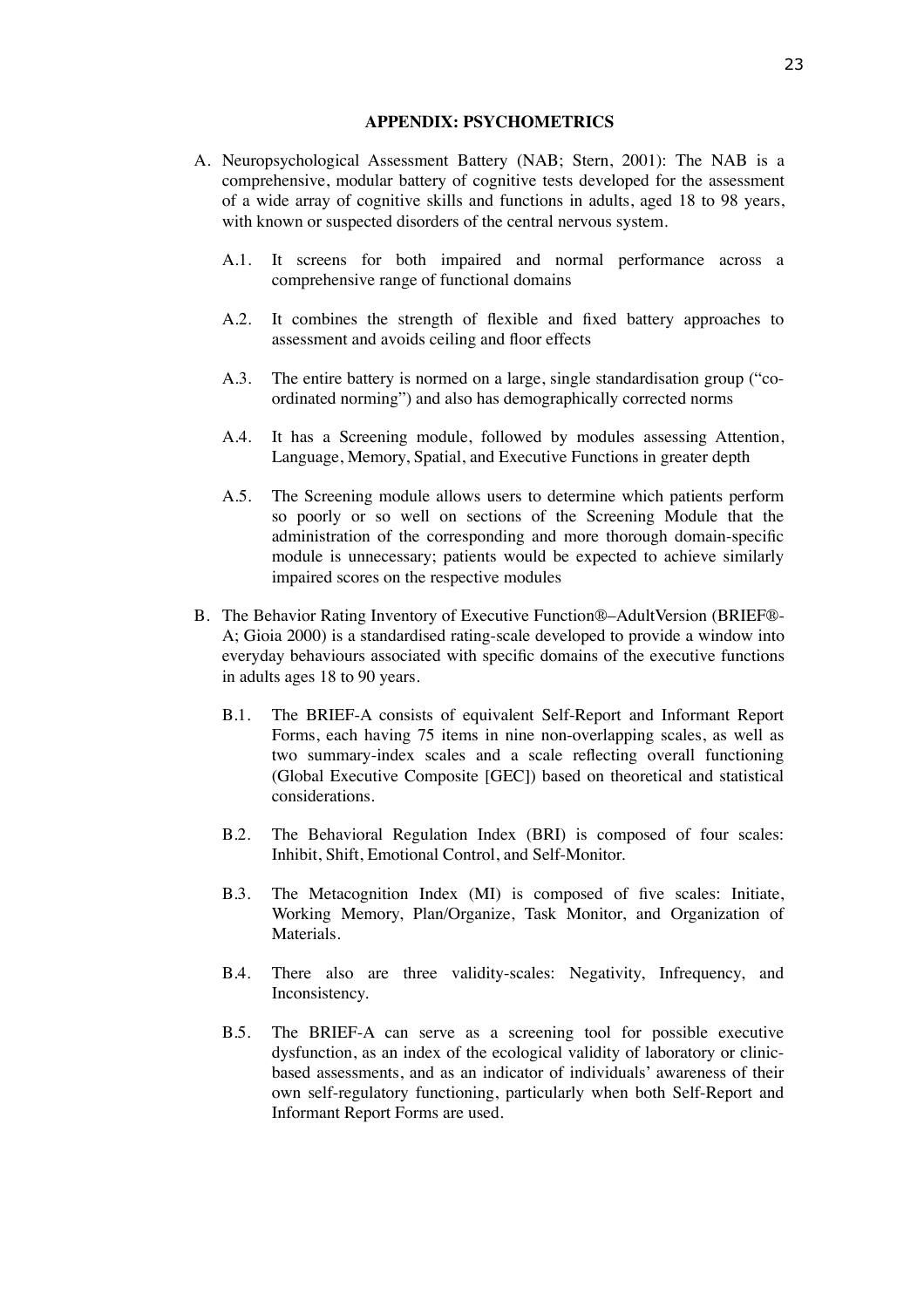- B.6. The Informant Report Form provides information about an individual's functioning in the everyday environment based on an informant's observations.
- B.7. The Self-Report Form provides an understanding of the individual's perspective regarding their own difficulties in self-regulation information that can be critical to the development of interventions.
- B.8. Explicitly assessing, valuing, and providing feedback about an individual's viewpoint can facilitate rapport and the development of a collaborative working relationship that can, in turn, serve as a starting point for intervention.
- B.9. Determining the degree to which an individual is aware of their executive dysfunction can be helpful in gauging the amount of support he or she will require. For those who possess a high degree of awareness, as well as motivation, the intervention process can be facilitated. For those with limited awareness, a greater degree of external support may be required.
- B.10. Although response patterns on self-report behaviour rating scales such as the BRIEF-A can range from strong agreement with other informants to complete denial of any problems, rich clinical information can be gleaned from directly assessing self-reported opinions.
- C. The Personality Assessment Inventory (PAI; Morey, 1991) is a very thorough, 344-item measure of psychiatric status that has been standardised against several thousand respondents from both medical and community-based samples. This measure provides the clinician with an ability to provide a nuanced interpretation of clinical findings as well as to achieve a differential diagnosis in shorter time. I relied on the extensive documentation that comes with this psychometric for the interpretation of the various scales.
	- C.1. It includes several distinct measures of distortion in responding, making it difficult for respondents to manufacture results or to produce results that would be taken as reliable when they are not. These measures of distortion (Rogers, 2008) include:
		- C.1.1. creating a negative impression (i.e., that one is suffering more than one actually is)
		- C.1.2. creating a positive impression (that one is suffering less than one is)
		- C.1.3. malingering
		- C.1.4. inconsistency in responses
		- C.1.5. carelessness in reporting
	- C.2. Specifically, the PAI provides an assessment of the following factors:
		- C.2.1. somatisation and excessive concern over one's physical health
		- C.2.2. depression generally and in specific reference to diagnostic criteria relating to its cognitive, emotional, and physical aspects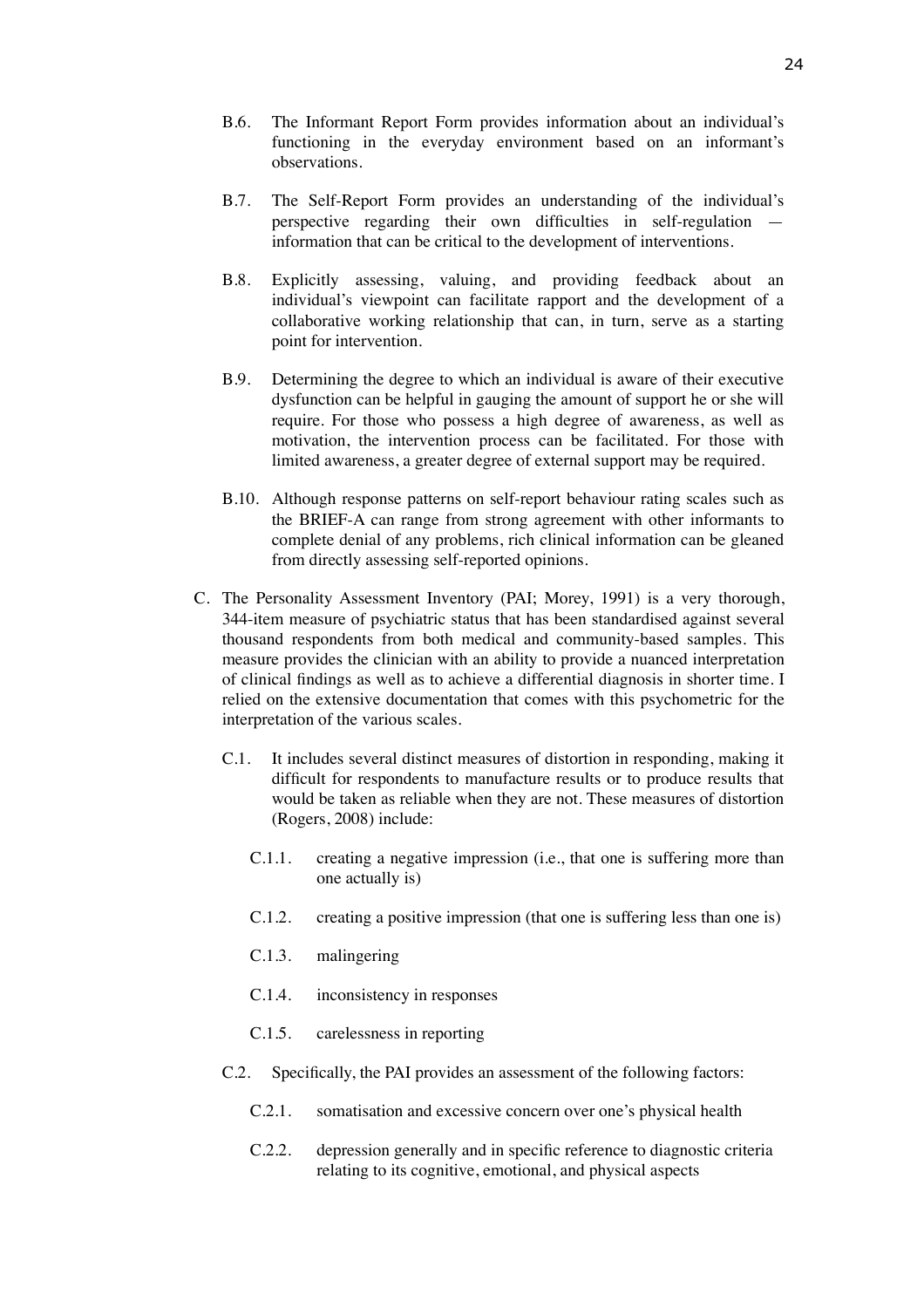- C.2.3. anxiety generally and in specific reference to diagnostic criteria relating to its cognitive, emotional, and physical aspects
- C.2.4. anxiety-related disorders, specifically phobias, obsessivecompulsive disorders, and traumatic stress disorders
- C.2.5. mania generally and in specific reference to diagnostic criteria relating to activation, irritability, and grandiosity
- C.2.6. paranoia generally and in specific reference to diagnostic criteria relating to hyper-vigilance, persecution, and resentment
- C.2.7. schizophrenia-type problems generally and in specific reference to diagnostic criteria relating to delusions, social withdrawal, and thought-disorder
- C.2.8. borderline personality disorder generally and in specific reference to diagnostic criteria relating to emotional instability, identityproblems, self-harming, and relational problems
- C.2.9. antisocial personality disorder
- C.2.10. aggression
- C.2.11. stress from life-changes
- C.2.12. openness to psychiatric treatment
- C.2.13. perception of social support
- C.2.14. suicidality and suicide-potential
- C.2.15. alcohol- and drug-use
- C.2.16. dominance in interpersonal relationships
- C.2.17. positive orientation towards social relationships
- C.2.18. violence-risk
- C.2.19. treatment-potential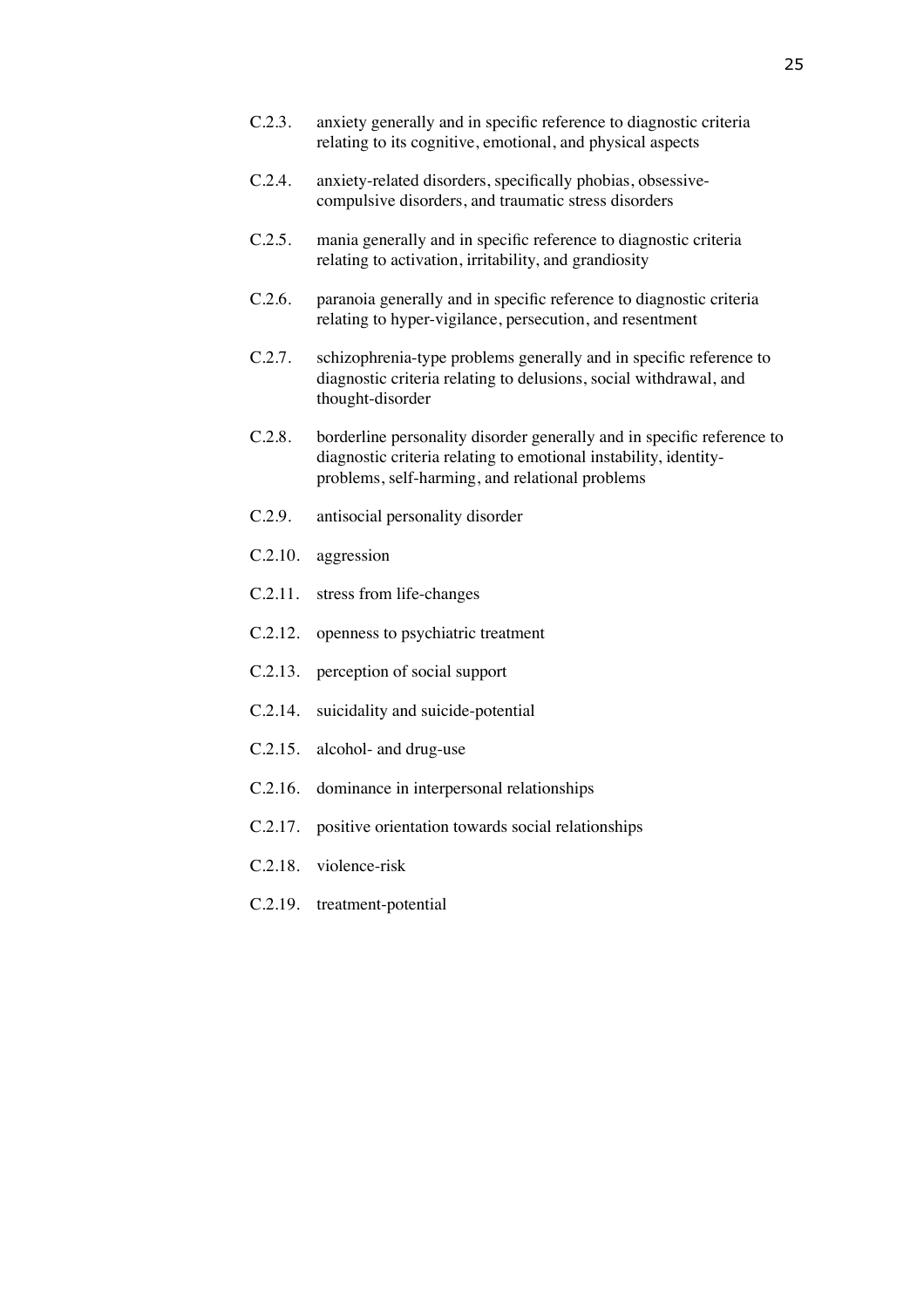#### **REFERENCES**

- 1. American Psychiatric Association (2013): Diagnostic and statistical manual of mental disorders. Fifth edition.
- 2. Birklein F, Kingery W (2009): Complex regional pain syndrome: A loss of inhibition? Pain, 142 177–178
- 3. Caine D, Halliday G, Kril J, Harper C (1997): Operational criteria for the classification of chronic alcoholics: Identification of Wernicke's encephalopathy. [J](http://www.ncbi.nlm.nih.gov/pubmed/9010400#) [Neurol Neurosurg Psychiatry.](http://www.ncbi.nlm.nih.gov/pubmed/9010400#) Jan;62(1):51-60.
- 4. Champion A (2006): Neuropsychological rehabilitation. A resource for groupbased education and intervention. Wiley, UK.
- 5. Chapin H, Bagarinao E, Mackey S (2012): Real-time fMRI applied to pain management. Neurosci Lett. 2012 June 29; 520(2): 174–181. doi:10.1016/ j.neulet.2012.02.076
- 6. Derbyshire SW, Whalley MG, Oakley DA (2009) Fibromyalgia pain and its modulation by hypnotic and non-hypnotic suggestion: an fMRI analysis. Eur J Pain 13(5):542-50.
- 7. Dubuis E et al (2014) Longstanding complex regional pain syndrome is associated with activating autoantibodies against alpha-1a adrenoceptors. Pain, 155, 2408–2417
- 8. Flanagan E et al. (2010): Autoimmune dementia: Clinical course and predictors of immunotherapy response. Mayo Clin. Proc., 85(10), 881-897
- 9. Gioia G Isquith P, Guy S, & Kenworthy L. (2000). Behavior Rating Inventory of Executive Function. Odessa, Florida: Psychological Assessment Resources.
- 10. Goebel A, Blaes F (2013): Complex regional pain syndrome, prototype of a novel kind of autoimmune disease. Autoimmunity Reviews, 12, 682-686
- 11. Gordon WA, Zafonte R, Cicerone K, Cantor J, Brown M, et al. 2006. Traumatic brain injury rehabilitation: State of the science. Am. J. Phys. Med. Rehab. 85:343-382.
- 12. Harper, CG, Giles, M, et al. (1986). Clinical signs in the Wernicke- Korsakoff complex: a retrospective analysis of 131 cases diagnosed at necropsy. J. Neurol. Neurosurg. Psychiat., 49(4), 341–345.
- 13. Hart R, Rose C, Hamer R (1989): Neuropsychological effects of occupational exposure to cadmium. J. Clin. Exp. Neuropsych., 11:6, 933-943
- 14. ICD-10 (2007): International Statistical Classification of Diseases and Related Health Problems, 10th Revision. Chapter V: Mental and Behavioral Disorders. http://apps.who.int/classifications/apps/icd/icd10online/ World Health Organization, Geneva
- 15. Jung Y-C, Chanraud S, Sullivan EV (2012): Neuroimaging of Wernicke's Encephalopathy and Korsakoff's Syndrome. Neuropsychol. Rev., 22, 170-180.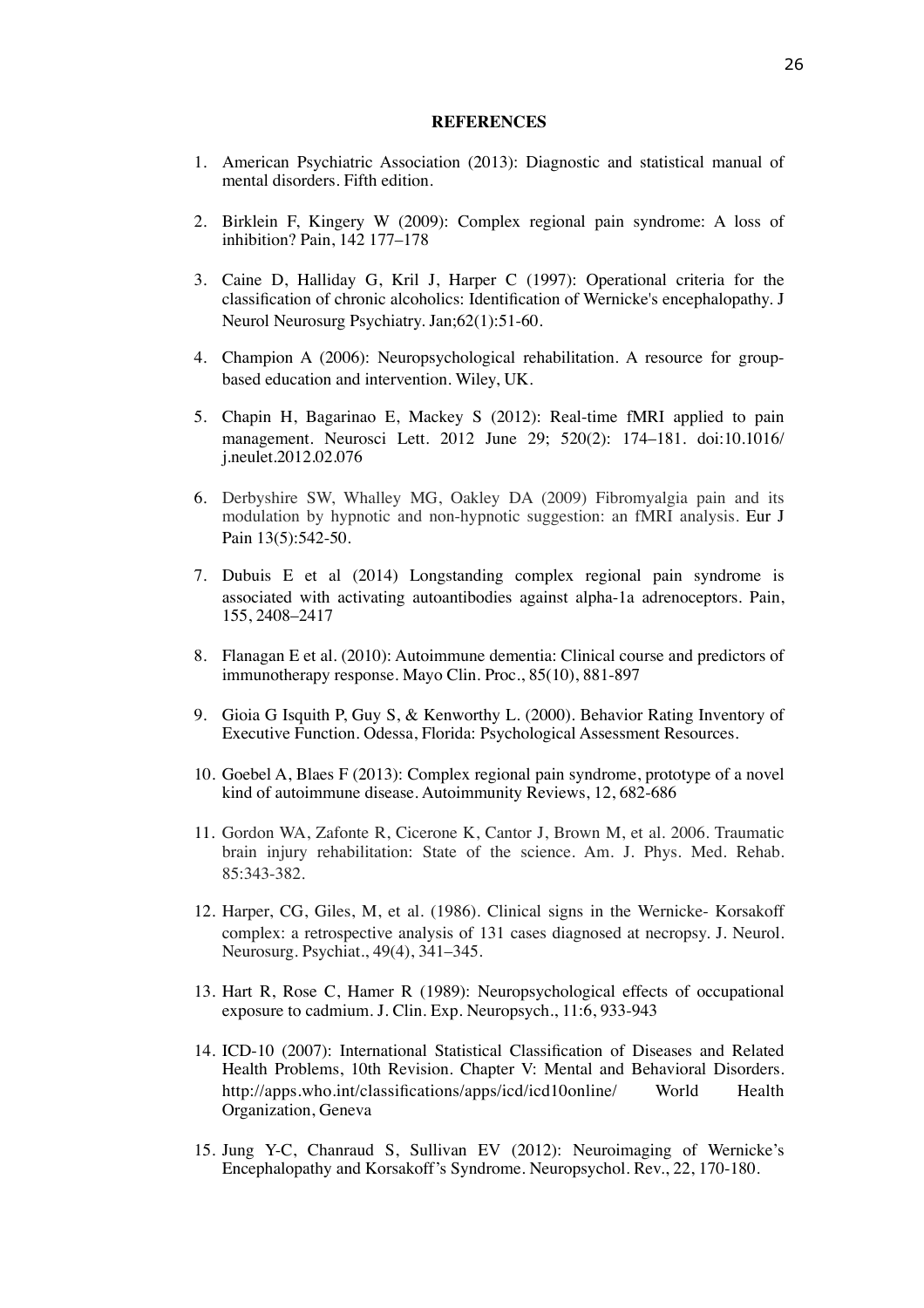- 16. Lewis F, Soares L. (2000): Relationship between semantic paraphasias and related nonverbal factors: Perceptual and motor skills 91:366-72
- 17. Li W-W, Guo T-Z, Shi X et al. (2014): Autoimmunity contributes to nociceptive sensitization in a mouse model of complex regional pain syndrome. Pain, 155 (2014) 2377–2389.
- 18. Mendez M, Adams N, Lewandowski K (1989): Neurobehavioral changes associated with caudate lesions. Neurology, 39(3), 349-354
- 19. Morey L (1991): The "Personality Assessment Inventory" Professional Manual. Psychological Assessment Resources. Odessa, Florida, USA.
- 20. Mortimer A, Likerman M, Lewis T (2013): Neuroimaging in dementia: a practical guide. Pract. Neurol. 92–103. doi:10.1136/practneurol-2012-000337
- 21. Palmer T, Brown I, Hobson J (2013): Fitness for work: The medical aspects. Fifth edition. OUP.
- 22. Patel M, Gutzwiller F, Paccaud F and Marazzi A (1989). A meta-analysis of acupuncture for chronic pain.International Journal of Epidemiology, **18**: 900–906.
- 23. Rogers R (Ed: 2008): Clinical assessment of malingering and deception. Third Edition. Guildford Press, New York, USA
- 24. Sechi G, Serra A. (2007). Wernicke's encephalopathy: new clinical settings and recent advances in diagnosis and management. Lancet Neurol., 6(5), 442–455.
- 25. Stern R, White T (2001): Neuropsychological assessment-battery: Administration, scoring, and interpretation manual. Psychological Assessment Resources. Odessa, Florida, USA.
- 26. Vickers A et al. (2012): Acupuncture for chronic pain: Individual patient data meta-analysis. Arch Intern Med. 2012;172(19):1444-1453. doi:10.1001/ archinternmed.2012.3654.
- 27. Wilson B, Clare L (2003): Rehabilitation of memory disorders. Ch 28 in Greenwood R et al. Footbook of neurological rehabilitation 2nd Edition. Psychology Press.